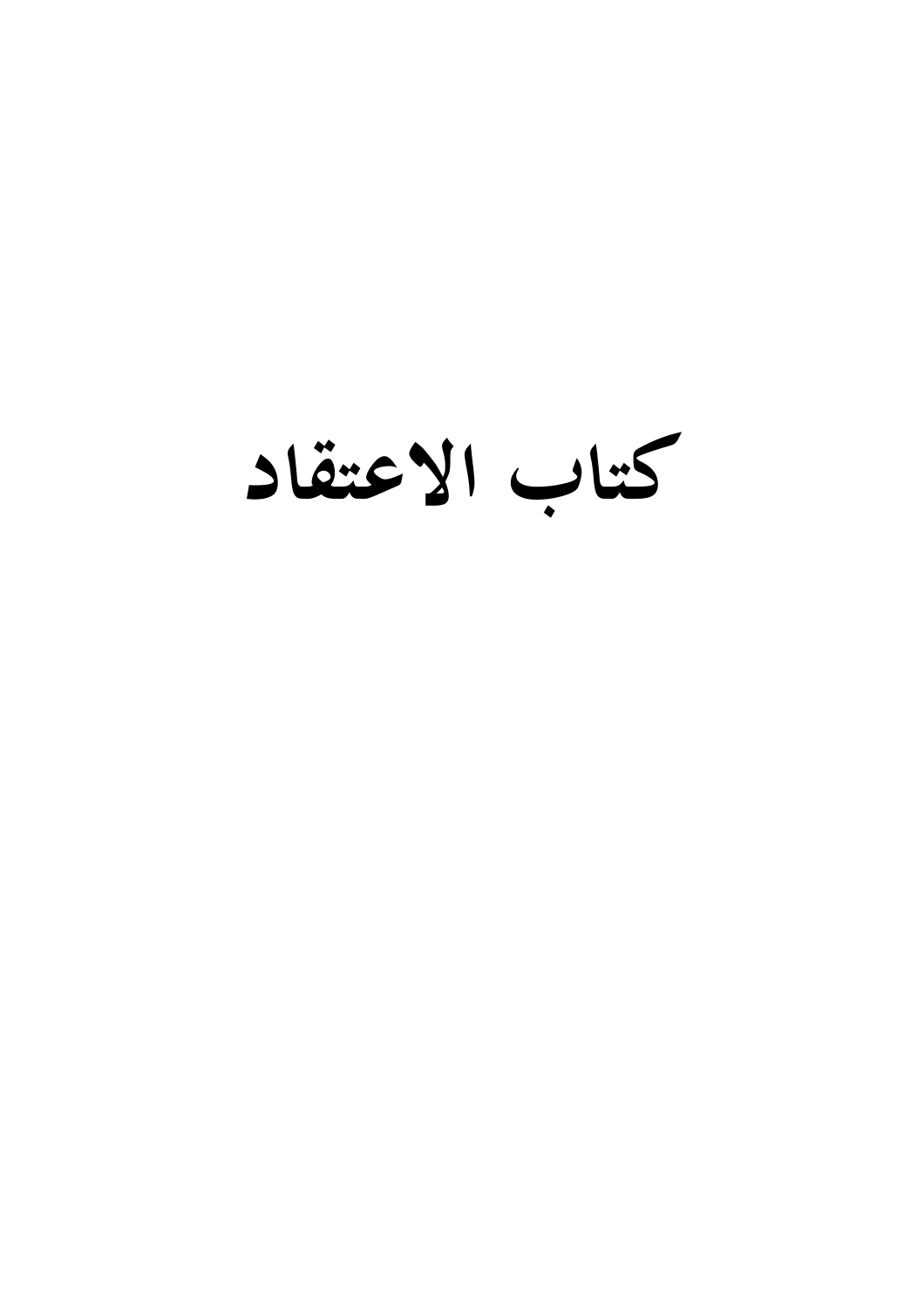



# خطبة المؤلف

بسْم اللَّه الرَّحْمَن الرَّحيم

رَبِّ يَسِّرْ، أَخْبَرَنَا الشَّيْخُ الْأَجَلُّ أَبُو سَعيد عَبْدُ الْجَبَّارِ بْنُ يَحْيَى بْنِ عَلِيٍّ بْنِ هِلَالِ الْأَعْرَابِيُّ قِرَاءَةً عَلَيْهِ وَأَنَا أَسْمَعُ، وَذَلِكَ فِي يَوْمِ الْجُمُعَةِ ثَالِثَ عَشَرَ مِنْ شَوَّالِ سَنَةَ ثَلَاثٍ وَسَبْعِينَ وَخَمْسمائَة لِلْهِجْرَةِ ( ٥٧٣ هـــ ) قَتَنَا الْقَاضي الْأَجَلُّ أَبُو الْحُسَيْن مُحَمَّدُ بْنُ مُحَمَّد بْن الْفَرَّاء قَالَ:

الْحَمْدُ للَّه حَتَّى يَرْضَى، وَلَا إِلَهَ إِلَّا اللَّهُ الْعَليُّ الْأَعْلَى، وَالْحَمْدُ للَّه أَهْلِ الْحَمْد وَمَوْلَاهُ وَمُنْتَهَى الْحَمْد وَمُبْتَدَاهُ، وَالْحَمْدُ للَّه الَّذي أَخْرَجَنَا بَعْدَ الْعَدَمِ إِلَى الْوُجُودِ في خَيْرِ الْأُمَمِ، وَاخْتَارَ لَنَا دَليلًا إِلَيْه منْ خَلْقه أَكْرَمُهُمْ عَلَيْه، وَمِنْ رُسُلِه أَشْرَفُهُمْ لَدَيْه، وَجُعِلَ أَوَّلَ السَّابِقِينَ مَنْــزِلَةً، وَأَحْسَنَ النَّبيِّينَ رِسَالَةً، صَلَّى اللَّهُ عَلَيْه وَعَلَى آله الطَّيِّينَ، صَلَاةً تَخُصُّهُمْ وَتَعُمُّهُمْ أَجْمَعينَ.

# سبب تأليف الكتاب

أَمَّا بَعْدُ، أَعَاذَنَا اللَّهُ وَإِيَّاكَ منَ التَّكَلُّف لمَا لَا نُحْسنُ، وَاللدِّعَاء لمَا لَا نُتْقنُ، وَحَنَّبَنَا وَإِيَّاكَ الْبدَعَ وَالْكَذبَ، فَإِنَّهُمَا شَرُّ مَا احْتُقبَ، وَأَخْبَتُ مَا اكْتُسبَ، فَإِنَّكَ سَأَلْتَ عَنْ مَذْهَبي وَعَقْدي، وَمَا أَدينُ بِه لرَّبِّي فَكِجْلٌ لتَتَّبِعَهُ فَتَفُوزَ به منَ الْبدَعِ وَالْأَهْوَاء الْمُضلَّة ، وَتَسْتَوْحبَ منَ اللَّه فَكِلّ الْمَنَازلَ الْعَليَّةَ، فَأَجَبْتُكَ إِلَى مَا سَأَلْتَ عَنْهُ، مُؤْمِلًا مِنَ اللَّهِ جَزِيلَ الثَّوَابِ، وَرَهَبًا إِلَيْهِ مِنْ سُوءِ الْعَذَابِ، وَمُعْتَمِدًا عَلَيْهِ فِي الْقَوْلِ بالتَّأْييد للصَّوَاب.

# الإيمان بالله وتوحيده

فَأَوَّلُ مَا نَبْدَأُ بذكْره منْ ذَلكَ ذكْرُ مَا افْتَرَضَ اللَّهُ تَعَالَى عَلَى عبَاده، وَبَعَثَ به رَسُولَهُ ﷺ وَأَنْزَلَ فيه كتَابَهُ، وَهُوَ الْإِيمَانُ بِاللَّه فَجَلْلٌ وَمَعْنَاهُ التَّصْديقُ بمَا قَالَ به، وَأَمَرَ به ، وَافْتَرَضَهُ، وَنَهَى عَنْهُ منْ كُلِّ مَا حَاءَتْ به الرُّسُلُ منْ عنْده، وَنَزَلَتْ فيه الْكُتُبُ، وَبذَلكَ أَرْسَلَ الْمُرْسَلينَ، فَقَالَ تَعَالَى: ﴿ وَمَآ أَرْسَلْنَا مِن قَبْلِكَ مِن رَّسُولٍ إِلَّا نُوحِيَ إِلَيْهِ أَنَّهُۥ لَآ إِلَـٰهَ إِلَّآ أَنَاْ فَٱعۡبُدُونِ ۞ ﴾ ('' [ الْأَنْبِيَاءِ:  $\frac{1}{2}$   $\sqrt{2}$ 

ا – سورة الأنبياء آية : ٢٥.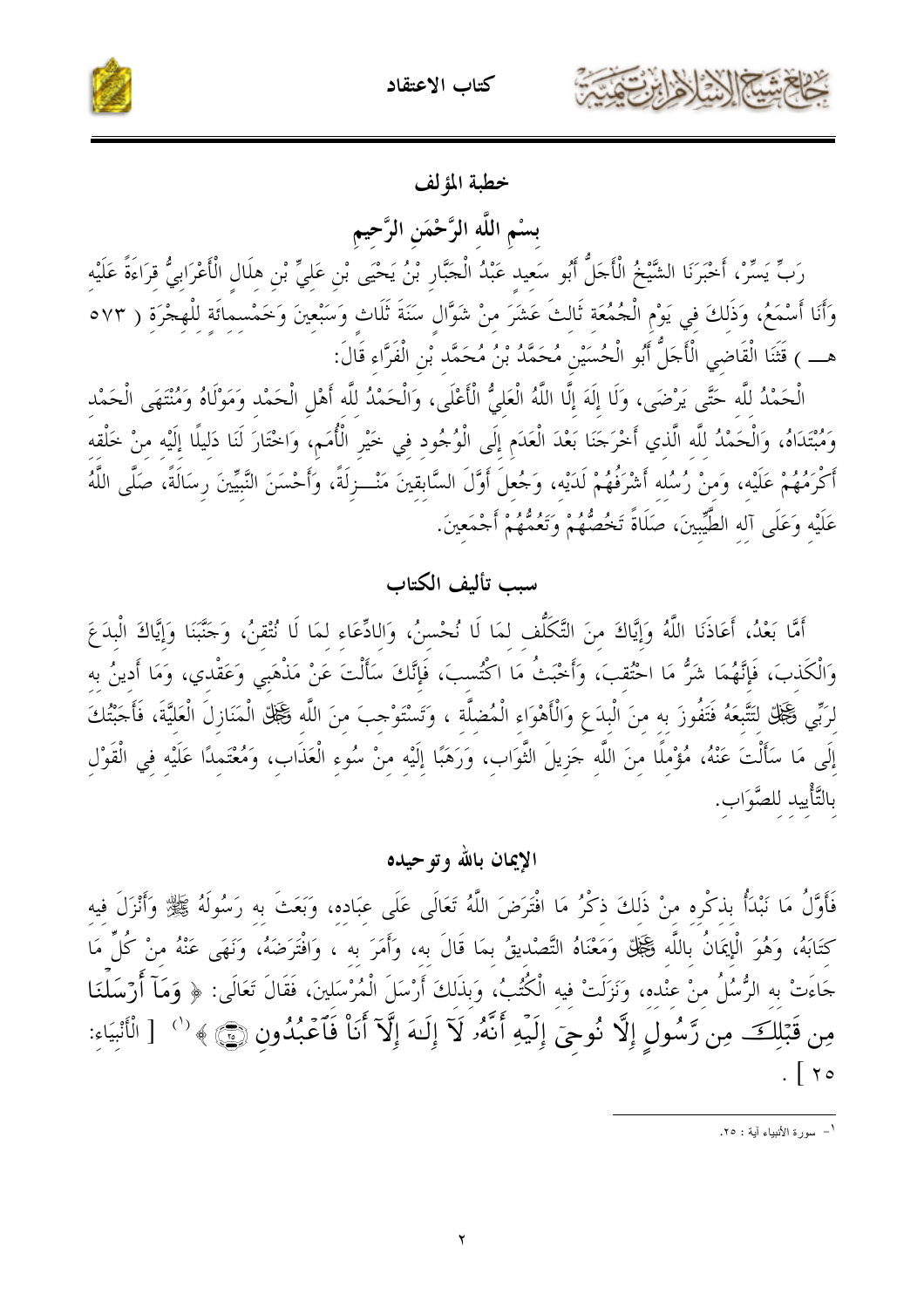



# حقيقة الإيمان

وَالتَّصْدِيقُ بِذَلِكَ: قَوْلٌ بِاللِّسَانِ، وَتَصْدِيقٌ بِالْجَنَانِ، وَعَمَلٌ بِالْأَرْكَانِ، يَزِيدُهُ كَثْرَةُ الْعَمَلِ وَالْقَوْلِ بِالْإِحْسَانِ، وَيُنْقِصُهُ الْعِصْيَانُ، وَيُسْتَثْنَى فِي الْإِيمَانِ، وَلَا يَكُونُ الاسْتْثْنَاءُ شَكًّا إنَّمَا هيَ سُنَّةٌ مَاضيَةٌ عنْدَ الْعُلَمَاءِ. فَإِذَا سُئِلَ الرَّجُلُ: أَمُؤْمِنٌ أَنْتَ؟ فَإِنَّهُ يَقُولُ : أَنَا مُؤْمِنٌ إِنْ شَاءَ اللَّهُ أَوْ مُؤْمِنٌ أَرْجُو، وَيَقُولُ: آمَنْتُ باللَّه وَمَلَائكَته وَكُتُبه وَرُسُله.

الإسلام والإيمان

وَالْإِيمَانُ وَالْإِسْلَامُ اسْمَانِ لِمَعْنَيَيْنِ، فَالْإِسْلَامُ فِي الشَّرْعِ عِبَارَةٌ عَنِ الشَّهَادَتَيْنِ مَعَ التَّصْدِيقِ بِالْقَلْبِ ; وَالْإِيمَانُ عِبَارَةٌ عَنْ جَميعِ الطَّاعَات.

صفة الكلام وأن القرآن كلام الله غير مخلوق

وَالْقُرْآنُ كَلَامُ اللَّه مُنَزَّلٌ غَيْرُ مَخْلُوق كَيْفَ قُرِئَ، وَكَيْفَ كُتِبَ، وَحَيْثُ يُتْلَى فِي أَيٍّ مَوْضِعِ كَانَ، وَالْكِتَابَةُ هِيَ الْمَكْتُوبُ ، وَالْقِرَاءَةُ هِيَ الْمَقْرُوءُ، وَالتِّلَاوَةُ هيَ الْمَتْلُوُّ، وَكَلَامُ اللَّه قَديمٌ غَيْرُ مَخْلُوق عَلَى كُلِّ الْحَالَات وَفي كُلِّ الْجهَات فَهُوَ كَلَامُ اللَّه غَيْرُ مَخْلُوق وَلَا مُحْدَث وَلَا مَفْعُول، وَلَا حسْم، وَلَا حَوْهَرِ، وَلَا عَرَضٍ. بَلْ هُوَ صِفَةٌ مِنْ صِفَاتٍ ذَاتِهِ. وَهُوَ شَيْءٌ يُخَالِفُ جَمِيعَ الْحَوَادِثِ. (صِفَةُ الْكَلَامِ ) :

لَمْ يَزَلْ وَلَا يَزَالُ مُتَكَلِّمًا. وَلَا يَجُوزُ مُفَارَقَتُهُ بِالْعَدَمِ لِذَاتِهِ . وَأَنَّهُ يُسْمَعُ تَارَةً مِنَ اللَّهِ فَخَلْلٌ وَتَارَةً مِنَ التَّالِي فَالَّذِي يَسْمَعُهُ مِنَ اللَّهِ سُبْحَانَهُ مَنْ يَتَوَلَّى خِطَابَهُ بِنَفْسِهِ لَا وَاسِطَةَ وَلَا تُرْجُمَانَ: كَنَبِيِّنَا مُحَمَّدٍ ﷺ لَيْلَةَ الْمعْرَاجِ لَمَّا كَلَّمَهُ وَمُوسَى عَلَى جَبَلِ الطُّورِ فَكَذَلِكَ سَبِيلُ مَنْ يَتَوَلَّى خطَابَهُ بنَفْسه منْ مَلَائكَته، وَمَنْ عَدَا ذَلِكَ فَإِنَّمَا يَسْمَعُ كَلَامَ اللَّهِ الْقَدِيمَ عَلَى الْحَقِيقَةِ مِنَ التَّالِي وَهُوَ حَرْفٌ مَفْهُومٌ، وَصَوْتٌ مَسْمُوعٌ.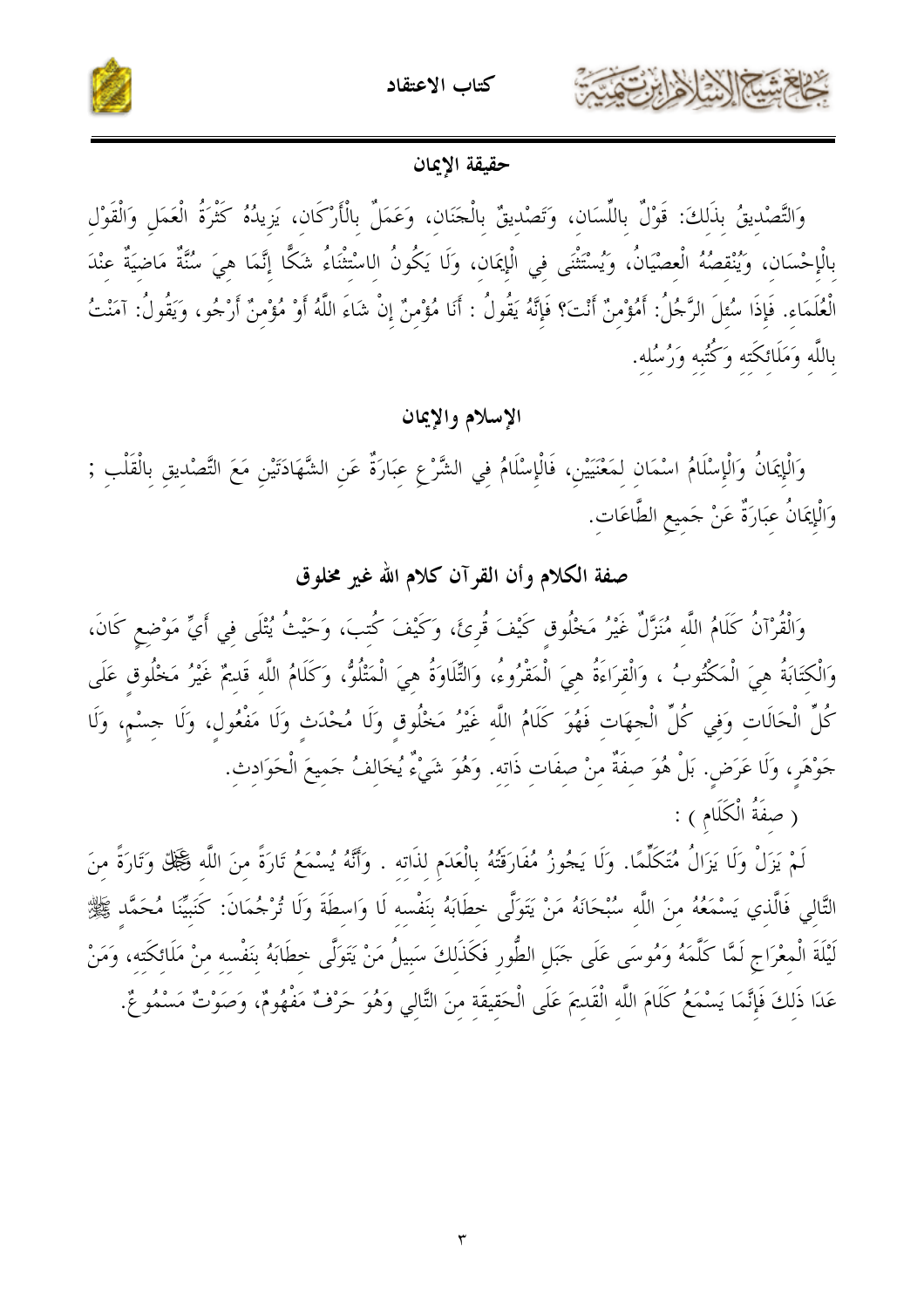





# الإيمان بالصفات الثابتة لله تعالى

تُمَّ الْإِيمَانُ بِأَنَّ اللَّهَ حَلَّ ذِكْرُهُ وَاحِدٌ لَا يُشْبِهُهُ شَيْءٌ وَلَا نُشَبِّهُ صِفَاتِهِ، وَلَا نُكَيِّفُهُ، وَلَا يُكَيِّفُ صِفَاتِهِ وَهْمٌ، وَإِنَّمَا مُوقِعٌ فِي الْوَهْمِ فَاللَّهُ وَرَاءَ ذَلِكَ. .<br>وَأَنَّهُ حَيٌّ بِحَيَاةٍ، عَالِمٌ بِعِلْمٍ، قَادِرٌ بِقُدْرَةٍ، سَمِيعٌ بِسَمْعٍ ، بَصِيرٌ بِبَصَرٍ، مُتَكَلِّمٌ بِكَلَامٍ، مُرِيدٌ بِإِرَادَةٍ، آمِرٌ بِأَمْرٍ، نَاهٍ بِنَهْيٍ، وَنُقِرُّ بِأَنَّهُ خَلَقَ آدَمَ بِيَدِهِ لِقَوْلِهِ تَعَالَى: ﴿ مَا مَنَعَكَ أَن تَسۡجُدَ لِمَا خَلَقۡتُ بِيَدَىّ ط<br>﴾ <sup>(١</sup>) [ص: ٧٥] . وَقَالَ: ﴿ بَلْ يَدَاهُ مَبْسُوطَتَانِ ﴾ <sup>(٢)</sup> [الْمَائِدَةِ: ٦٤] . وَأَنَّ لَهُ يَمِينًا بِقَوْلِهِ: ﴿ وَٱلسَّمَـٰوَاتُ مَطَّوِيَّـٰتُۢ بِيَمِينِهِۦ ۚ ﴾ (" [ الزُّمَرِ: ٦٧ ] . وَأَنَّ لَهُ وَجْهًا بِقَوْلِهِ: ﴿ كُلُّ شَىۡءٍ هَالِكٌ إِلَّا وَجْهَمُنَّ ﴾ ( ۚ) [ الْقَصَصِ: ٨٨ ] . وَقَوْلِهِ: ﴿ وَيَبۡقَىٰ وَجۡهُ رَبِّكَ ذُو ٱلۡجَلَالِ وَٱلۡإِكۡرَامِ (۞) ﴾ <sup>(°)</sup> [ الرَّحْمَنِ: ٢٧ ] وَأَنَّ لَهُ قَدَمًا بِقَوْلِهِ ﷺ وحَتَّى يَضَعَ الرَّبُّ فِيهَا قَدَمَهُ﴾ <sup>(٦)</sup> يَعْنِي: حَهَنَّمَ. رَوَاهُ أَحْمَدُ وَالْبُخَارِيُّ وَمُسْلِمٌ وَأَبُو عِيسَى التِّرْمِذِيُّ وَغَيْرُهُمْ.

وَأَنَّهُ يَنْــزِلُ كُلَّ لَيْلَة إِلَى سَمَاءِ الدُّنْيَا بقَوْلِ رَسُولِ اللَّهِ ﷺ ﴿يَنْــزِلُ رَبُّنَا كُلَّ لَيْلَة إِلَى سَمَاءِ الدُّنْيَا حينَ<br>يَبْقَى ثُلُثُ اللَّيْلِ الْآخِرُ﴾ <sup>(٧)</sup> وَهَذَا لَفْظُ الْبُخَارِيِّ. وَمُسْلِمٌ وَأَبُو عِيسَى التِّرْمِذِيُّ وَأَبُو دَاوُدَ وَابْنُ خُزَيْمَةَ وَالدَّارَقُطْنِيُّ وَأَئِمَّةُ الْمُسْلِمِينَ. وَأَنَّهُ يَضْحَكُ إِلَى عَبْدِهِ

ا \_ سورة ص أية : ٧٥.

٢\_ سورة المائدة أية : ٢٤.

٣- سورة الزمر أية : ٦٧.

<sup>&</sup>lt;sup>٤</sup>– سورة القصص أية : ٨٨.

<sup>&</sup>lt;sup>0</sup>– سورة الرحمن أية : ٢٧.

<sup>&</sup>lt;sup>7</sup>– البخاري : الأيمان والنذور (٦٦٦١) , ومسلم : الجنة وصفة نعيمها وأهلها (٢٨٤٨) , والترمذي : نفسير القرآن (٣٢٧٢) , وأحمد (٢٣٤/٣).

<sup>&</sup>lt;sup>٧</sup>– البخاري : الجمعة (١١٤٥) , ومسلم : صلاة المسافرين وقصرها (٧٥٨) , والنزمذي : الدعوات (٣٤٩٨) , وأبو داود : الصلاة (١٣١٥) , وابن ماجه : إقامة الصلاة والسنة فيها

<sup>(</sup>١٣٦٦) , وأحمد (٢/ ٢٦٤) , ومالك : النداء للصلاة (٤٩٦) , والدارمي : الصلاة (١٤٧٩).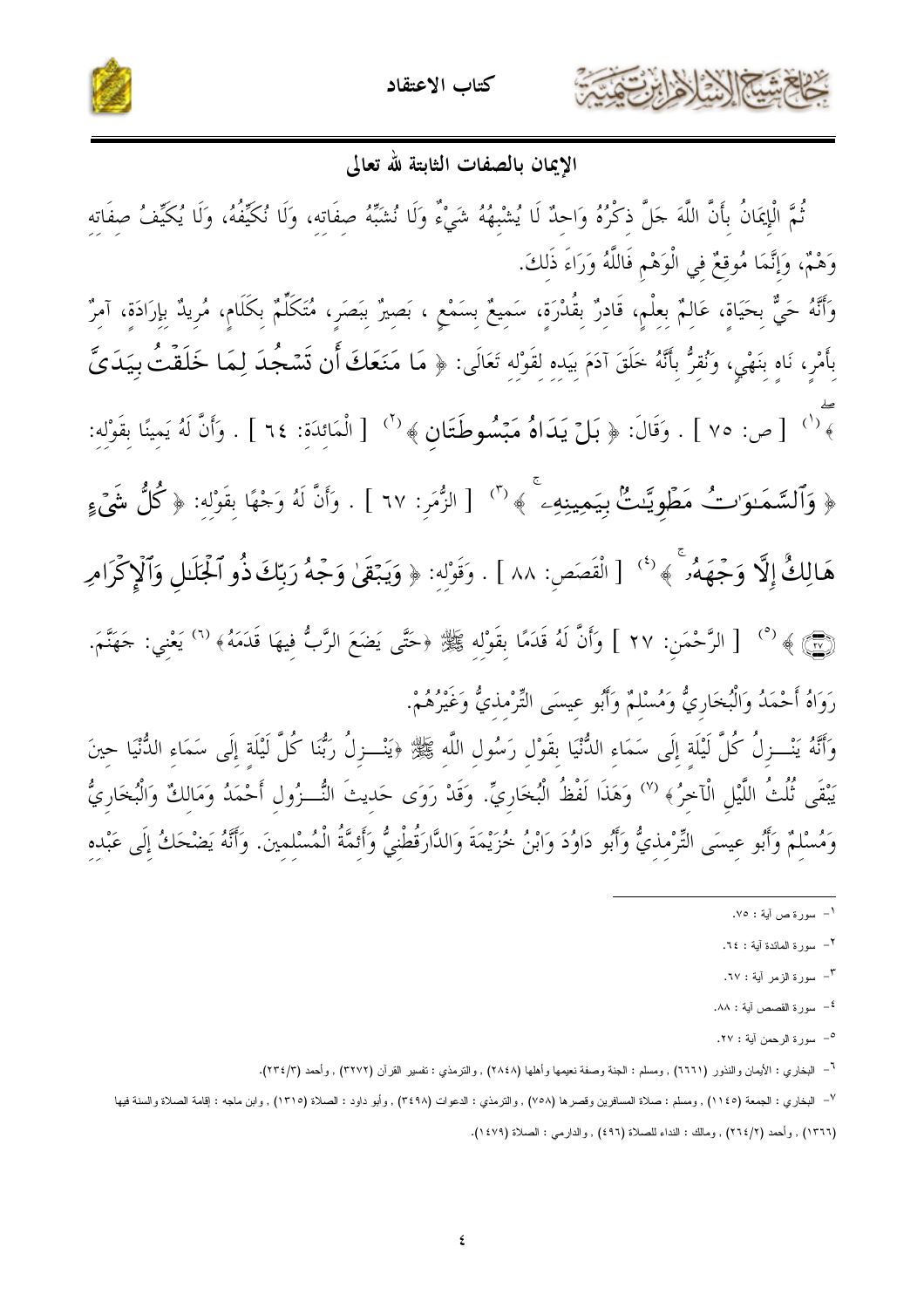





الْمُؤْمِنِ بِقَوْلِ رَسُولِ اللَّهِ ﷺ ﴿يَضْحَكُ اللَّهُ إِلَى رَجُلَيْنِ قَتَلَ أَحَدُهُمَا الْآخَرَ كِلَاهُمَا يَدْخُلُ الْجَنَّةَ؛ يُقَاتِلُ هَذَا فِي سَبِيلِ اللَّهِ فَيُقْتَلُ. ثُمَّ يَتُوبُ اللَّهُ عَلَى الْقَاتِلِ، فَيُقَاتِلُ فِي سَبِيلِ اللَّهِ فَيُسْتَشْهَدُ﴾ <sup>(١)</sup> رَوَاهُ الْبُخَارِيُّ وَغَيْرُهُ. وَنُقِرُّ بِأَنَّ لِلَّهِ نَفْسًا لَا كَالنُّفُوسِ بِقَوْلِهِ: ﴿ وَيُحَلِّرُكُمُ ٱللَّهُ نَفَسَهُۥ ﴾ (<sup>٢</sup>) [ آلِ عِمْرَانَ: ٢٨ ] وَقَوْلِهِ: ﴿ وَٱصۡطَنَعۡتُكَ لِنَفۡسِي (ۡيَّ) ﴾ (" ) [ طه: ٤١ ] . وَرَوَى الۡبُخَارِيُّ بِإِسْنَادِهِ عَنْ أَبِي هُرَيْرَةَ قَالَ: قَالَ رَسُولُ اللَّهِ ﷺ ﴿يَقُولُ اللَّهُ فَخَلْقٌ أَنَا عِنْدَ ظَنِّ عَبْدِي بِي، وَأَنَا مَعَهُ إِذَا ذَكَرَنِي، فَإِنْ ذَكَرَنِي فِي نَفْسه ذَكَرْتُهُ فِي نَفْسِي﴾ <sup>(٤)</sup> وَنُقِرُّ بِأَنَّ اللَّهَ عَلَى الْعَرْشِ اسْتَوَى كَذَلِكَ نَطَقَ بِهِ الْقُرْآنُ فِي سَبْعِ سُوَرٍ: فِي الْأَعْرَاف، وَيُونُسَ، وَالرَّعْد، وَطه، وَالْفُرْقَان، وَتَنْــزيلُ السَّجْدَة، وَالْحَديد. وَنُقِرُّ بِأَنَّ ﴿الرَّحْمَنَ خَلَقَ آدَمَ عَلَى صُورَتِهِ﴾ (°) رَوَاهُ أَحْمَدُ بْنُ حَنْبَلِ وَابْنُ خُزَيْمَةَ وَغَيْرُهُمَا.

وَرُوِيَ: ﴿عَلَى صُورَةِ الرَّحْمَنِ﴾رَوَاهُ الدَّارَقُطْنِيُّ وَأَبُو بَكْرِ النِّجَادُ وَأَبُو عَبْد اللّه بْنُ بَطَّةَ وَغَيْرُهُمْ. وَنُقرُّ بأَنَّ للَّه إصْبَعًا رَوَى عَبْدُ اللَّه قَالَ: ﴿جَاءَ حَبْرٌ منْ أَحْبَارِ الْيَهُودِ إِلَى رَسُولِ اللَّه ﷺ فَقَالَ لَهُ: إذَا كَانَ يَوْمُ الْقِيَامَةِ جَعَلَ اللَّهُ السَّمَاوَاتِ عَلَى إِصْبَعِ وَالْأَرَضِينَ عَلَى إِصْبَعِ، وَالْجَبَالَ وَالشَّجَرَ عَلَى إِصْبَعِ، وَالْمَاءَ وَالثَّرَى عَلَى إِصْبَعِ ثُمَّ يَهْزُهُنَّ. ثُمَّ يَقُولُ: أَنَا الْمَلِكُ ؛ أَنَا الْمَلِكُ. قَالَ: فَلَقَدْ رَأيتُ رَسُولَ اللَّهِ ضَحِكَ حَتَّى بَدَتْ نَوَاحِذُهُ تَعَجُّبًا ممَّا قَالَ، وَتَصْديقًا لَهُ، ثُمَّ قَالَ رَسُولُ اللَّه ﷺ ﴿ وَمَا قَدَرُواْ ٱللَّهَ حَقَّ قَدْرِهِۦ وَٱلْأَرۡضُ جَمِيعًا قَبۡضَتُهُۥ يَوۡمَ ٱلۡقِيَـٰمَةِ وَٱلسَّمَـٰوَاتُ مَطۡوِيَّـٰتُ بِيَمِينِهِۦ سُّبَحَـٰننَهُۥ وَنَعَـٰلَىٰ عَمَّـًا يُشۡرِكُونَ ۞﴾ ('') [ الزُّمَرِ: ٦٧ ]﴾ أَخْرَجَهُ هِبَةُ اللَّهِ الطَّبَرِيُّ وَالْبُخَارِيُّ

<sup>&</sup>lt;sup>1</sup> – البخاري : الجهاد والسير (٢٨٢٦) , ومسلم : الإمارة (١٨٩٠) , والنسائي : الجهاد (٣١٦٦) , وابن ماجه : المقدمة (١٩١) , وأحمد (٣١٨/٢) , ومالك : الجهاد (١٠٠٠).

<sup>&</sup>lt;sup>٢</sup>– سورة أل عمران أية : ٢٨.

۳- سورة طه آية : ٤١.

<sup>&</sup>lt;sup>٤</sup>– البخاري : التوحيد (٧٤٠٥) , ومسلم : النوبة (٢٦٧٥) , والترمذي : الدعوات (٣٦٠٣) , وابن ماجه : الأدب (٣٨٢٢) , وأحمد (٢/٢٥١).

<sup>&</sup>lt;sup>0</sup>– البخاري : العنق (٢٥٦٠) , ومسلم : البر والصلة والأداب (٢٦١٢) , وأحمد (٢/٢٥١).

٦ - سورة الزمر آبة: ٦٧.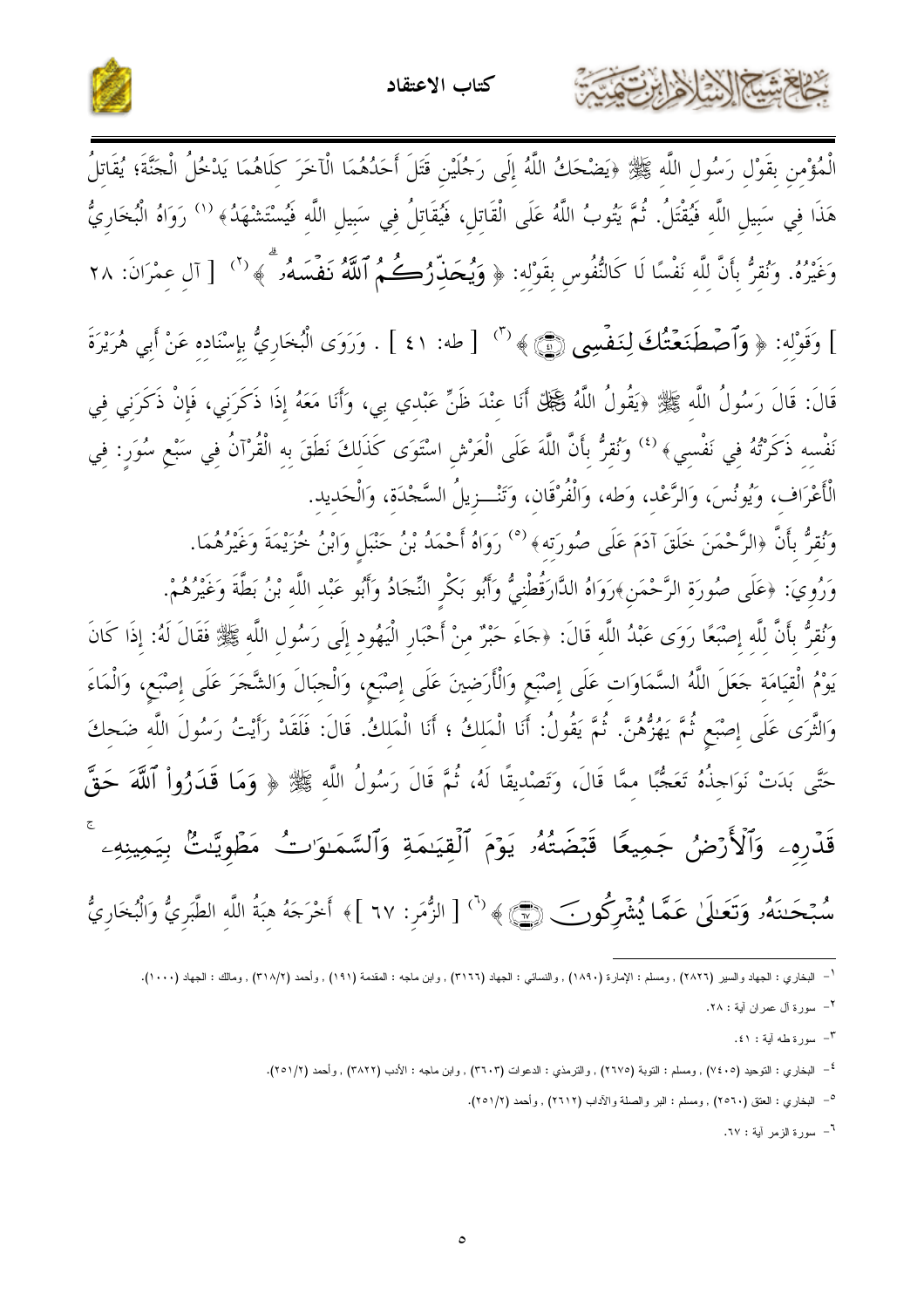



وَمُسْلِمٌ وَأَبُو عِيسَى التِّرْمِذِيُّ، وَلَفْظُهُ: أَخْبَرَنِي الْمُبَارَكُ بْنُ عَبْد الْجَبَّار الصَّيْرَفيُّ في حَلْقَة وَالدي رَحمَهُ اللَّهُ بِجَامِعِ الْمَنْصُورِ بِإِسْنَادِهِ عَنْ عَبْدِ اللَّهِ قَالَ: ﴿حَاءَ يَهُودِيٌّ إِلَى النَّبِيِّ ﷺ فَقَالَ: يَا مُحَمَّدُ إِنَّ اللَّهَ يُمْسِكُ السَّمَاوَاتِ عَلَى إِصْبَعِ، وَالْأَرَضِينَ عَلَى إِصْبَعِ، وَالْخَلَائِقَ عَلَى إِصْبَعِ، ثُمَّ يَقُولُ : أَنَا الْمَلِكُ. قَالَ: فَضَحِكَ رَسُولُ اللَّهِ ﷺ حَتَّى بَدَتْ نَوَاجِذُهُ وَقَالَ: ﴿ وَمَا قَدَرُواْ ٱللَّهَ حَقَّ قَدْرِه ِ ﴾ ('' [ الزُّمَرِ: ٦٧ ]﴾ قَالَ أَبُو عِيسَى: هَذَا حَدِيثٌ حَسَنٌ صَحِيحٌ. وَفِي لَفْظٍ آخَرَ قَالَ: ﴿فَضَحِكَ النَّبِيُّ ﷺ تَعَجُّبًا وَتَصْدِيقًا﴾ (٢) .

وَرَوَى الْبُخَارِيُّ فِي صَحيحه بإِسْنَادِهِ فِي تَفْسِيرِ سُورَةٍ ( ن ) عَنْ أَبِي سَعِيدٍ قَالَ: سَمِعْتُ النَّبِيَّ ﷺ يَقُولُ: ﴿يَكْشفُ رَبُّنَا عَنْ سَاقه، فَيَسْجُدُ لَهُ كُلُّ مُؤْمِنِ وَمُؤْمِنَةٍ، وَيَبْقَى مَنْ كَانَ يَسْجُدُ فِي الدُّنْيَا رِيَاءً وَسُمْعَةً، فَيَذْهَبُ لِيَسْجُدَ، فَيَعُودُ ظَهْرُهُ طَبَقًا وَاحِدًا﴾ (٣) وَرَوَى الْبُخَارِيُّ بِإِسْنَادِه عَنْ أَنَسِ قَالَ: قَالَ رَسُولُ اللَّه ﷺ ﴿اللَّهُ أَفْرَحُ بِتَوْبَةٍ عَبْدِهِ مِنْ أَحَدِكُمْ سَقَطَ عَلَى بَعيرِهِ وَقَدْ أَضَلَّهُ فِي أَرْضِ فَلَاةٍ﴾ (<sup>٤)</sup> وَرَوَى الْبُخَارِيُّ بِإِسْنَادِهِ عَنْ عَبْدِ اللَّهِ قَالَ: ﴿ذُكِرَ الدَّجَّالُ عِنْدَ النَّبِيِّ ﷺَ فَقَالَ: إِنَّ اللَّهَ لَا يَخْفَى عَلَيْكُمْ، إِنَّ اللَّهَ لَيْسَ بِأَعْوَرَ –وَأَشَارَ بِيَدهِ إِلَى عَيْنِهِ– وَإِنَّ الْمَسِيحَ الدَّجَّالَ أَعْوَرُ عَيْنِ الْيُمْنَى، كَأَنَّ عَيْنَهُ عِنَبَةٌ طَافِيَةٌ﴾ <sup>(٥)</sup> .

# بيان أن من شبه الله بخلقه فقد كفو

فَإِنِ اعْتَقَدَ مُعْتَقِدٌ فِي هَذِهِ الصِّفَاتِ وَنَظَائِرِهَا مِمَّا وَرَدَتْ بِهِ الْآثَارُ الصَّحِيحَةُ التَّشْبِيهَ فِي الْجِسْمِ وَالنَّوْعِ وَالشَّكْلِ وَالطُّولِ فَهُوَ كَافِرٌ .

حمشا المزاديت

ا – سورة الزمر أية : ٦٧.

<sup>&</sup>lt;sup>٢</sup>– البخاري : نفسير القرآن (٤٨١١) , ومسلم : صفة القيامة والجنة والنار (٢٧٨٦) , والترمذي : نفسير القرآن (٣٢٣٨) , وأحمد (٤٥٧/١).

٣- البخاري : تفسير القرآن (٤٩١٩) , ومسلم : الإيمان (١٨٣) , والترمذي : صفة القيامة والرقائق والورع (٢٤٣٤) , والنسائي : التطبيق (١١٤٠) , وابن ماجه : الزهد (٤٣٠٩) , وأحمد (٢/٥/٢) , والدارمي : الرقاق (٢٨٠٣).

<sup>&</sup>lt;sup>٤</sup>– البخاري : الدعوات (٦٣٠٩) , ومسلم : التوبة (٢٧٤٧) , وأحمد (٢١٣/٣).

<sup>&</sup>lt;sup>0</sup>– البخاري : التوحيد (٧٤٠٧) , ومسلم : الإيمان (١٦٩) , وأحمد (١٢٦/٢).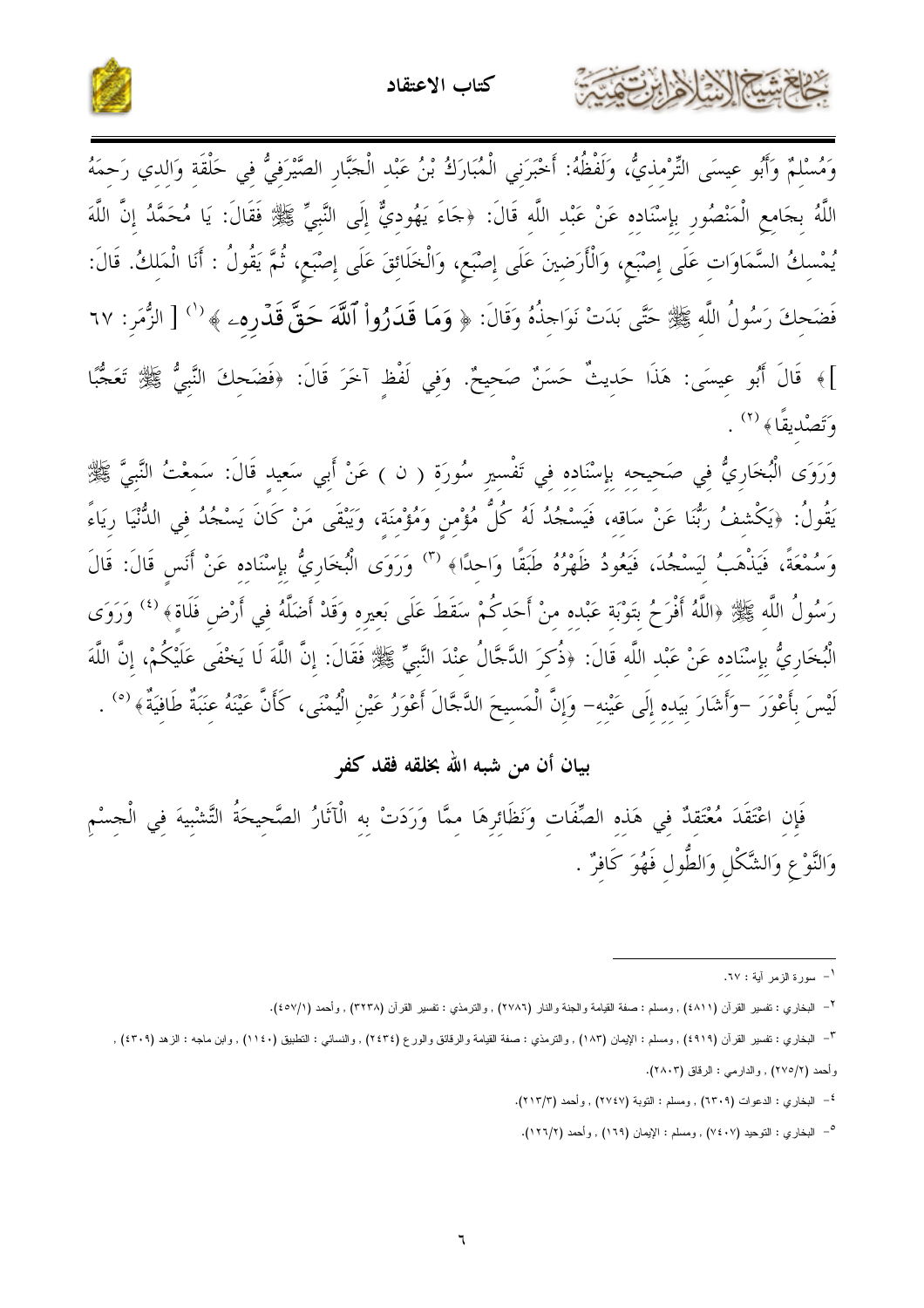



# تعطيل الصفات مذهب الجهمية

وَإِنْ تَأَوَّلَهَا عَلَى مُقْتَضَى اللُّغَة وَعَلَى الْمَجَازِ فَهُوَ جَهْميٌّ.

# منهج أهل السنة في الأسماء والصفات

وَإِنْ أَمَرَّهَا كَمَا حَاءَتْ، مِنْ غَيْرِ تَأْوِيلِ، وَلَا تَفْسِيرِ، وَلَا تَجْسِيمِ، وَلَا تَشْييه، كَمَا فَعَلَتِ الصَّحَابَةُ وَالتَّابِعُونَ فَهُوَ الْوَاحِبُ عَلَيْه.

# الإيمان بالقدر

وَيَجِبُ الْإِيمَانُ بِالْقَدَرِ؛ خَيْرِه وَشَرِّه وَحُلْوِه وَمُرِّه ، وَقَلِيله وَكَثيرِه، وَظَاهِرِه وَبَاطنه، وَمَحْبُوبِه وَمَكْرُوهه، وَحَسَنه وَسَيِّمه، وَأَوَّله وَآخره منَ اللَّه، قَضَى قَضَاءَهُ عَلَى عبَاده، وَقَلَّرَ قَدَرَهُ عَلَيْهمْ، لَا أَحَدَ يَعْدُو مِنْهُمْ مَشِيئَةَ اللَّهِ فَجَّلْ وَلَا يُجَاوِزُ قَضَاءَهُ، بَلْ هُمْ كُلُّهُمْ صَائِرُونَ إِلَى مَا خَلَقَهُمْ لَهُ، وَاقِعُونَ فيمَا قَدَّرَ عَلَيْهِمْ لَا مَحَالَةَ، وَهُوَ عَدْلٌ مِنْ رَبِّنَا فَجَمَلٌ فَأَرَادَ الطَّاعَةَ، وَشَاءَهَا، وَرَضيَهَا، وَأَحَبَّهَا، وَأَمَرَ بِهَا. وَلَمْ يَأْمُرْ بِالْمَعْصِيَةِ، وَلَا أَحَبَّهَا وَلَا رَضِيَهَا، بَلْ قَضَى بِهَا، وَقَلَّرَهَا، وَشَاءَهَا، وَأَرَادَهَا. وَالْمَقْتُولُ يَمُوتُ بِأَجَلِهِ.

### الإيمان بالمغيبات

#### الإيمان بعذاب القبر

تُمَّ الْإِيمَانُ بِعَذَابِ الْقَبْرِ وَبِمُنْكَرٍ وَنَكِيرٍ، قَالَ اللَّهُ تَعَالَى: ﴿ فَإِنَّ لَهُر مَعِيشَةً ضَنكًا ﴾ <sup>(')</sup> [طه: ١٢٤ ] قَالَ أَصْحَابُ التَّفْسيرِ: عَذَابُ الْقَبْرِ وَقَالَ النَّبِيُّ ﷺ لعُمَرَ بْنِ الْخَطَّابِ رَضِي الحَظَّاب وتح فَتَّانَانِ أَسْوَدَانِ أَرْرَقَانِ أَعْيُنْهُمَا كَالْبَرْقِ الْخَاطِفِ وَأَصْوَاتُهُمَا كَالرَّعْد الْقَاصِفِ يَطَآنِ فِي أَشْعَارِهِمَا وَيَحْفرَان بأَنْيَابهمَا، بيَدهمَا مِرْزَبَّةٌ لَوْ ضَرَبَ بِهَا الثَّقَلَيْنِ لَمَاتُوا قَالَ عُمَرُ رَهِي اللَّهَ أَيِّ حَالَةٍ أَنَا يَوْمَئِذ؟ قَالَ: عَلَى حَالَتكَ الْيَوْمَ قَالَ: إِذَنْ أَكْفِيكَهُمَا يَا رَسُولَ اللَّهِ﴾وَرَوَى الْبُخَارِيُّ بإسْنَاده عَنْ أُمٍّ خَالد قَالَتْ:

ا \_ سور ة طه آية : ١٢٤.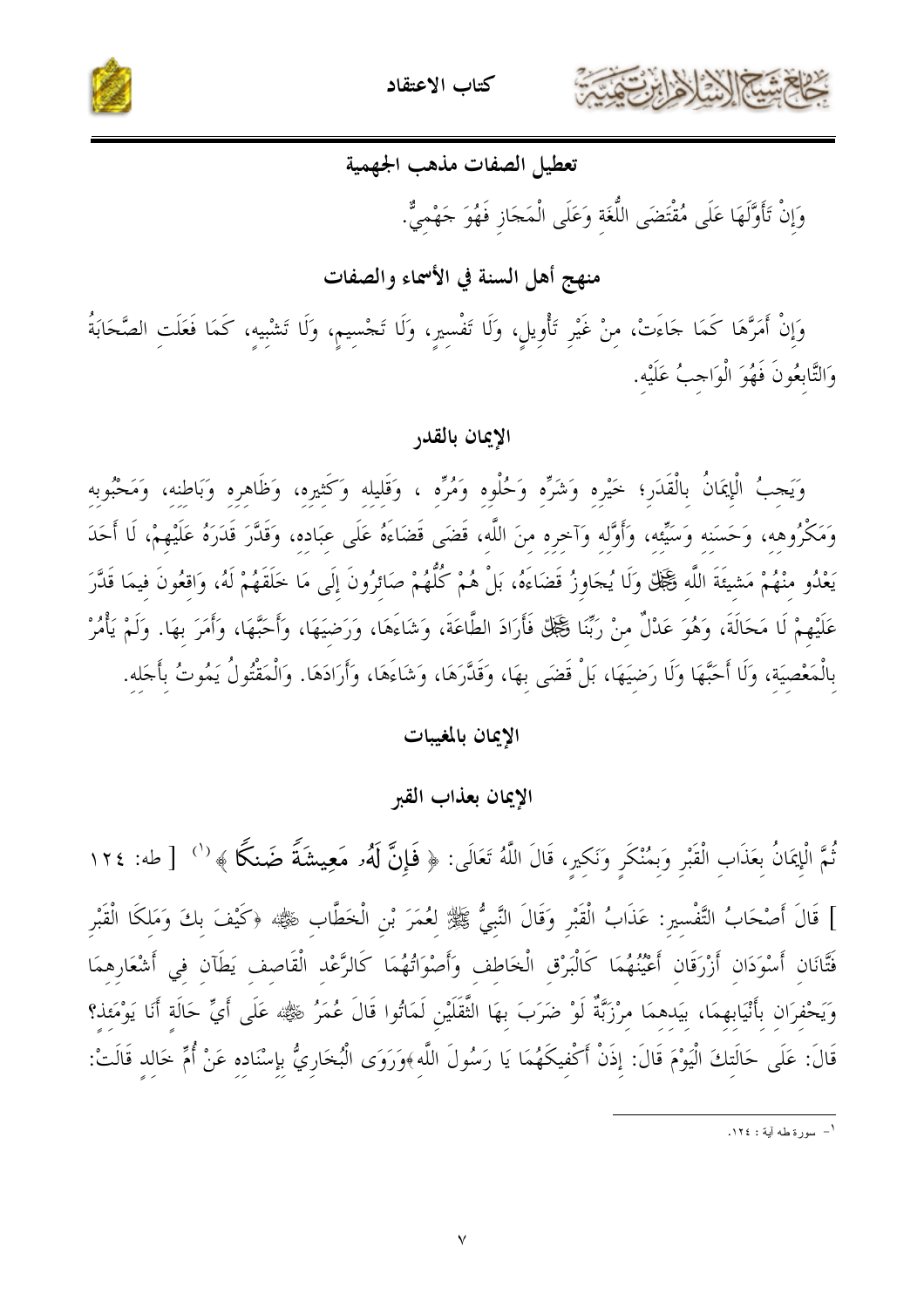



﴿سَمِعْتُ النَّبِيَّ ﷺ يَتَعَوَّدُ مِنْ عَذَابِ الْقَبْرِ ﴾ ('' وَقَالَ النَّبِيُّ ﷺ ﴿لَوْ نَجَا أَحَدٌ مِنْ ضَمَّةِ الْقَبْرِ –أَوْ ضَغْطَةِ الْقَبْرِ – لَنَجَا سَعْدُ بْنُ مُعَاذٍ﴾ (٢) .

# الإيمان بالصيحة للنشور

ثُمَّ مِنْ بَعْدِ ذَلِكَ الْإِيمَانُ بِالصَّيْحَةِ لِلنُّشُورِ ، بِصَوْتِ إِسْرَافِيلَ لِلْقِيَامِ مِنَ الْقُبُورِ، فَتُلْزِمُ الْقَلْبَ أَنَّكَ مَيِّتٌ وَمَضْغُوطٌ فِي الْقَبْرِ ، وَمُسَاءَلٌ فِي قَبْرِكَ وَمَبْعُوثٌ مِنْ بَعْدِ الْمَوْتِ فَرِيضَةً لَازِمَةً. مَنْ أَنْكَرَ ذَلِكَ فَهُوَ كَافوٌ'.

الإيمان بالبعث والصراط

ثُمَّ الْإِيمَانُ بِالْبَعْثِ وَالصِّرَاطِ وَشِعَارُ الْمُؤْمِنِينَ يَوْمَئِذِ: سَلَّمْ؛ سَلَّمْ. وَالصِّرَاطُ حَاءَ فِي الْحَدِيثِ ﴿أَنَّهُ أَحَدُّ مِنَ السَّيْفِ وَأَدَقُّ مِنَ الشَّعْرِ ﴾.

# الإيمان بالميزان

ثُمَّ الْإِيمَانُ بِالْمَوَازِينِ كَمَا قَالَ تَعَالَى: ﴿ وَنَضَعُ ٱلْمَوَازِينَ ٱلْقِسْطَ لِيَوْمِرِ ٱلْقِيَـٰمَةِ ﴾ (") [ الْأَنْبِيَاءِ: وَقَالَ عَبْدُ اللَّهِ بْنُ مَسْعُودٍ: "يُؤْتَى بِالنَّاسِ إِلَى الْمِيزَانِ فَيَتَجَادَلُونَ عِنْدَهُ أَشَدَّ الْجِدَالِ" وَقَالَ النَّبِيُّ ﷺ

﴿الْمِيزَانُ بِيَدِ الرَّحْمَنِ يَخْفِضُهُ وَيَرْفَعُهُ ﴾ ( \* ) .

<sup>&</sup>lt;sup>١</sup>- البخاري : الدعوات (٦٣٦٤) , وأحمد (٣٦٥/٦).

<sup>&</sup>lt;sup>۲</sup>– أحمد (۹۸/٦).

<sup>&</sup>lt;sup>٣</sup>– سورة الأنبياء أية : ٤٧.

<sup>&</sup>lt;sup>٤</sup>- ابن ماجه : المقدمة (١٩٩) , وأحمد (١٨٢/٤).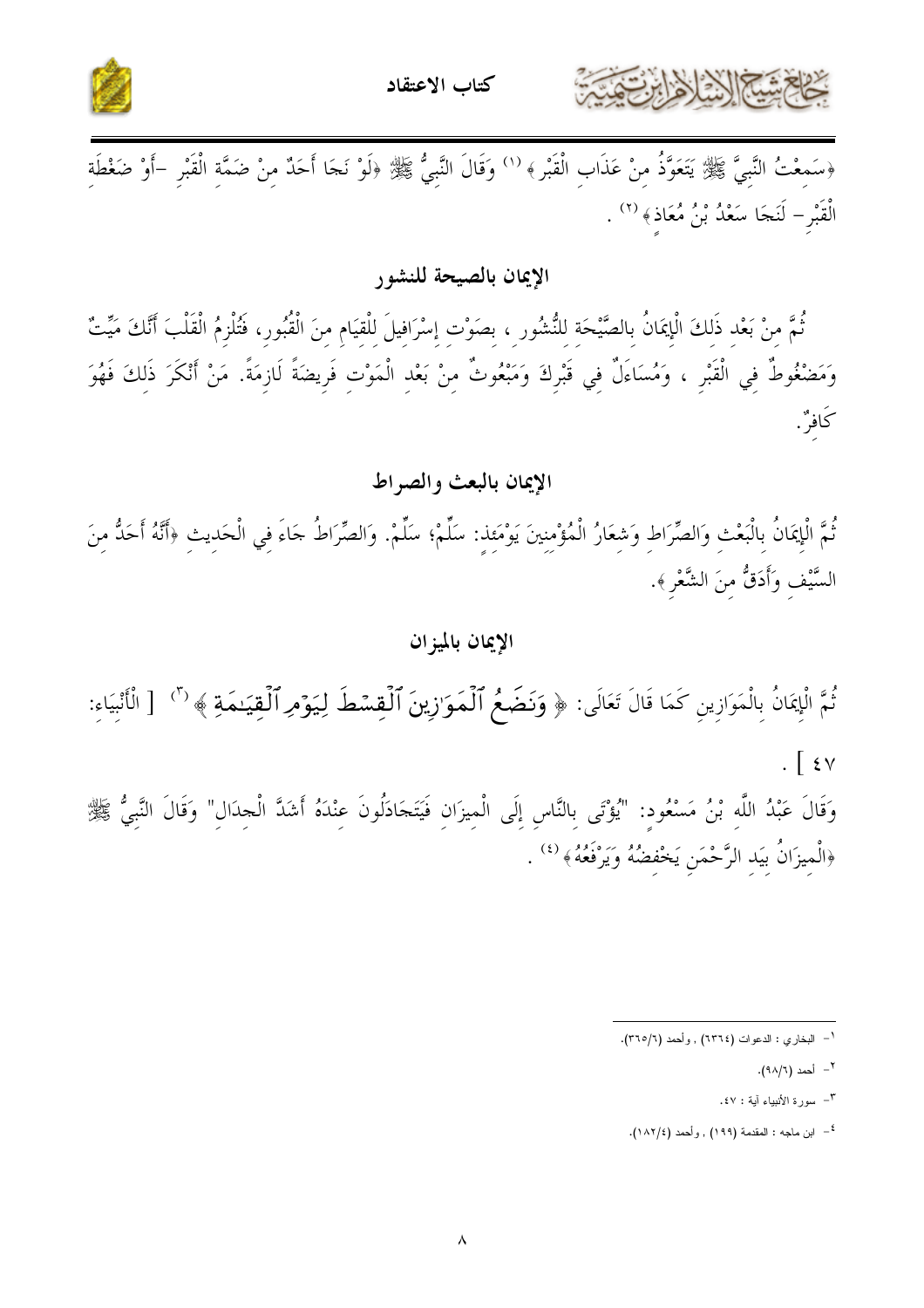



# الْإِيمَانُ بالحوض

ثُمَّ الْإِيمَانُ بِالْحَوْضِ وَالشَّفَاعَةِ وَقَالَ النَّبِيُّ ﷺ ﴿إِنَّ لِي حَوْضًا مَا بَيْنَ أَيْلَةَ وَعَدَنَ –يُرِيدُ أَنَّ قَدْرَهُ مَا بَيْنَ أَيْلَةَ– وَعَدَنَ؛ أَبَارِيقُهُ عَدَدُ نُجُومِ السَّمَاءِ﴾ <sup>(١)</sup> وَقَالَ أَنَسُ بْنُ مَالِكِ: "مَنْ كَذَّبَ بِالْحَوْضِ لَمْ يَشْرَبْ مِنْهُ"

#### الحساب

ثُمَّ الْإِيمَانُ بِالْمُسَاءَلَة. إِنَّ اللَّهَ تَعَالَى –جَلَّ ذِكْرُهُ– يَسْأَلُ الْعِبَادَ عَنْ كُلِّ قَلِيلٍ وَكَثِيرٍ فِي الْمَوَاقِفِ وَعَنْ كُلِّ مَا اجْتَرَمُوا.

#### الجنة والنار

ثُمَّ الْإِيمَانُ بِأَنَّ اللَّهَ خَلَقَ الْجَنَّةَ وَالنَّارَ قَبْلَ أَنْ يَخْلُقَ الْخَلْقَ . وَنَعيمُ الْجَنَّة لَا يَزُولُ أَبَدًا وَالْحُورُ الْعينُ لَا يَمُتْنَ، وَعَذَابُ النَّارِ فَدَائِمٌ بِدَوَامِهَا، وَأَهْلُهَا فِيهَا مُخَلَّدُونَ خَالِدُونَ، مَنْ خَرَجَ مِنَ الدُّنْيَا غَيْرَ مُعْتَقِدِ لِلتَّوْحِيدِ وَلَا مُتَمَسِّك بِالسُّنَّةِ.

#### الشفاعة

فَأَمَّا الْمُسِيئُونَ الْمُوَحِّدُونَ فَإِنَّهُمْ يَخْرُجُونَ مِنْهَا بِالشَّفَاعَةِ. وَقَالَ النَّبِيُّ ﷺ وشَفَاعَتي لِأَهْلِ الْكَبَائرِ مِنْ أُمَّتِي﴾ <sup>(٢)</sup> وَأَطْفَالُ الْمُشْرِكِينَ فِي النَّارِ .

#### الإيمان بنبوة محمد ﷺ

نُمَّ الْإِيمَانُ بِأَنَّ مُحَمَّدًا نَبِيَّنَا ﷺ خَاتَمُ النَّبِيِّينَ، وَسَيِّدُ الْمُرْسَلِينَ، وَإِمَامُ الْمُتَّقِينَ وَرَسُولُ رَبِّ الْعَالَمِينَ، بَعَثَهُ إِلَيْنَا، وَإِلَى الْخَلْقِ أَجْمَعِينَ، وَهُوَ سَيِّدُ وَلَدٍ آدَمَ، وَأَوَّلُ مَنْ تَنْشَقُّ عَنْهُ الْأَرْضُ، فَآدَمُ وَمَنْ دُونَهُ تَحْتَ

<sup>&</sup>lt;sup>1</sup> – البخاري : الرقاق (٦٥٨٠) , ومسلم : الفضائل (٢٢٠٣) , والترمذي : صفة القيامة والرقائق والورع (٢٤٤٢) , وابن ماجه : الزهد (٤٣٠٤) , وأحمد (٢٣٠/٣).

<sup>&</sup>lt;sup>٢</sup>– الترمذي : صفة القيامة والرقائق والور ع (٢٤٣٥) , وأحمد (٢١٣/٣).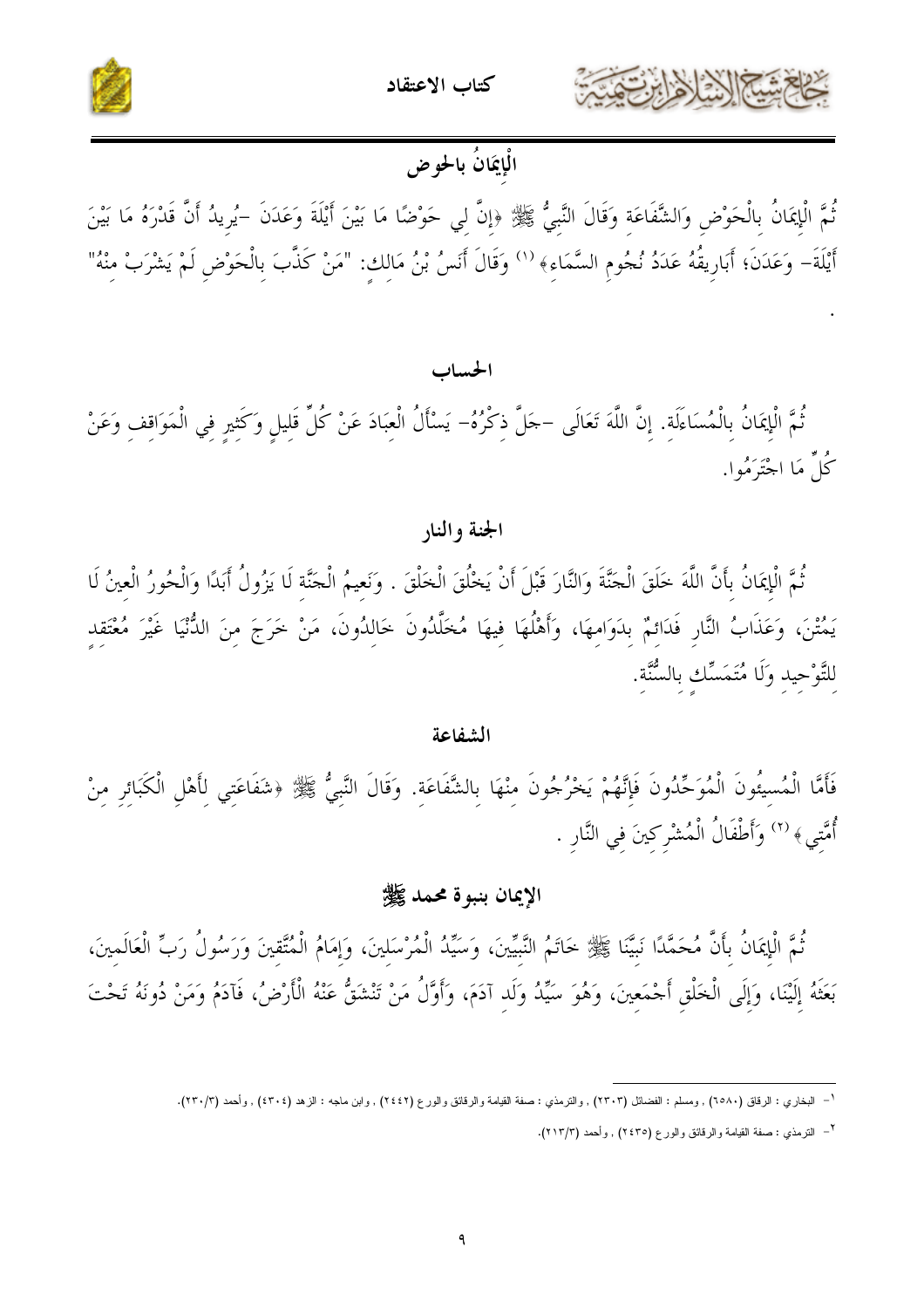





لِوَائِهِ الشَّاهِدِ لِكُلِّ نَبِيٍّ، وَالشَّاهِدِ عَلَى كُلِّ أُمَّةٍ، أَخَذَ اللَّهُ تَعَالَى مِيثَاقَ الْأَنْبِيَاءِ بِالْإِيمَانِ، وَالْبِشَارَةِ بِهِ، وَوَصْفِهِ، وَتِبْيَانِهِ فِي كُتُبِهِمْ مَعَ مَا اخْتَصَّهُ اللَّهُ بِهِ مِنْ قَبْلِ النُّبُوَّةِ وَبَعْدَهَا مِنَ الْآيَاتِ الْمُعْجِزَات الْبَاهرَات.

معجزات النبي ﷺ

القرآن

منْ ذَلكَ كتَابُهُ الْمُهَيْمنُ عَلَى كُلِّ كتَاب، وَالْمُخْبِرُ عَنْهَا، وَالشَّاهدُ لَهَا، وَالْمُصَدِّقُ بهَا، لَا يُشْبهُ الشِّعْرَ، وَلَا الرَّسَائلَ، الْبَائنُ عَلَى كُلِّ كَلَام، بَزَعَ الْأَسْمَاعَ وَالْأَفْهَامَ، الَّذي لَا يَأْتيه الْبَاطلُ منْ بَيْن يَدَيْه وَلَا منْ خَلْفه، تَنْــزيلٌ منْ حَكيم حَميد الَّذي عَجَزَت الْإِنْسُ وَالْحِنُّ أَنْ يَأْتُوا بِمثْله وَلَوْ كَانَ بَعْضُهُمْ لبَعْض ظَهِيرًا، كتَابٌ جُمعَ فيه النَّظْمُ، وَالْإعْجَازُ، وَالْبَسْطُ وَالْإيجَازُ، وَالْفَصَاحَةُ، وَالْبَلَاغَةُ، وَالتَّحْذيرُ، وَالزَّجْرُ، وَالْأَمْرُ بِكُلِّ طَاعَةِ وَتَكْرِمَةِ وَأَدَبٍ، وَالنَّهْيُ عَنْ كُلِّ مُنْكَرِ وَسَرَفٍ وَمَعْصِيَةٍ، وَفِعْلِ قَبيح مَذْمُومٍ، وَالتَّعَبُّدُ بِكُلِّ فِعْلٍ شَرِيفٍ مَذْكُورٍ؛ مِنْ طَهَارَة، وَصَلَاة، وَصِيَامٍ، وَزَكَاةٍ، وَحَجٍّ وَجهَادٍ وَصلَة الْأَرْحَامِ، وَالْبَذْلِ وَالْعَطَاءِ وَالصِّدْقِ، وَالْوَفَاءِ، وَالْخَوْفِ، وَالرَّجَاءِ، وَمَا يَكْثُرُ تَعْدَادُهُ ممَّا لَا يُحْصَى، مَعَ مُحَاجَّته ﷺ لقَوْمه حِينَ قَالُوا: ﴿ أَئَّتِ بِقُرْءَانٍ غَيْرِ هَـٰذَآ أَوۡ بَـٰلِّلَهُ ۚ ﴾ (') [ يُونُسَ: ١٥ ] فَأَجَابَهُمْ: ﴿ قُلۡ مَا يَكُونُ لِيَ أَنْ أُبَدِّلَهُۥ مِن تِلْقَآيِ نَفۡسِيٓ ۚ إِنۡ أَتَّبِعُ إِلَّا مَا يُوحَىٰٓ إِلَى ۗ ﴾ ('' [ يُونُسَ: ه ۱ ] منْ رَبِّي. نُمَّ قَالَ لَهُمْ: ﴿ قُل لَّوۡ شَآءَ ٱللَّهُ مَا تَلَوۡتُهُۥ عَلَيۡكُمۡ وَلَآ أَدۡرَىٰكُم بِهِۦ ۚ فَقَدۡ لَبِثۡتُ فِيكُمۡم

عُمُرًا مِّن قَبَلِهِۦٓ ۚ أَفَلَا تَعۡقِلُونَ ۞ ۞ (") [يُونُسَ: ١٦ ] يَعْنِي أَرْبَعِينَ سَنَةً إِنِّي يَتِمُّ فَقِيرٌ، لَا

<sup>&</sup>lt;sup>1</sup>– سورة يونس أية : ١٥.

۲\_ سورة يونس أية : ١٥.

۳– سورة بونس أية : ١٦.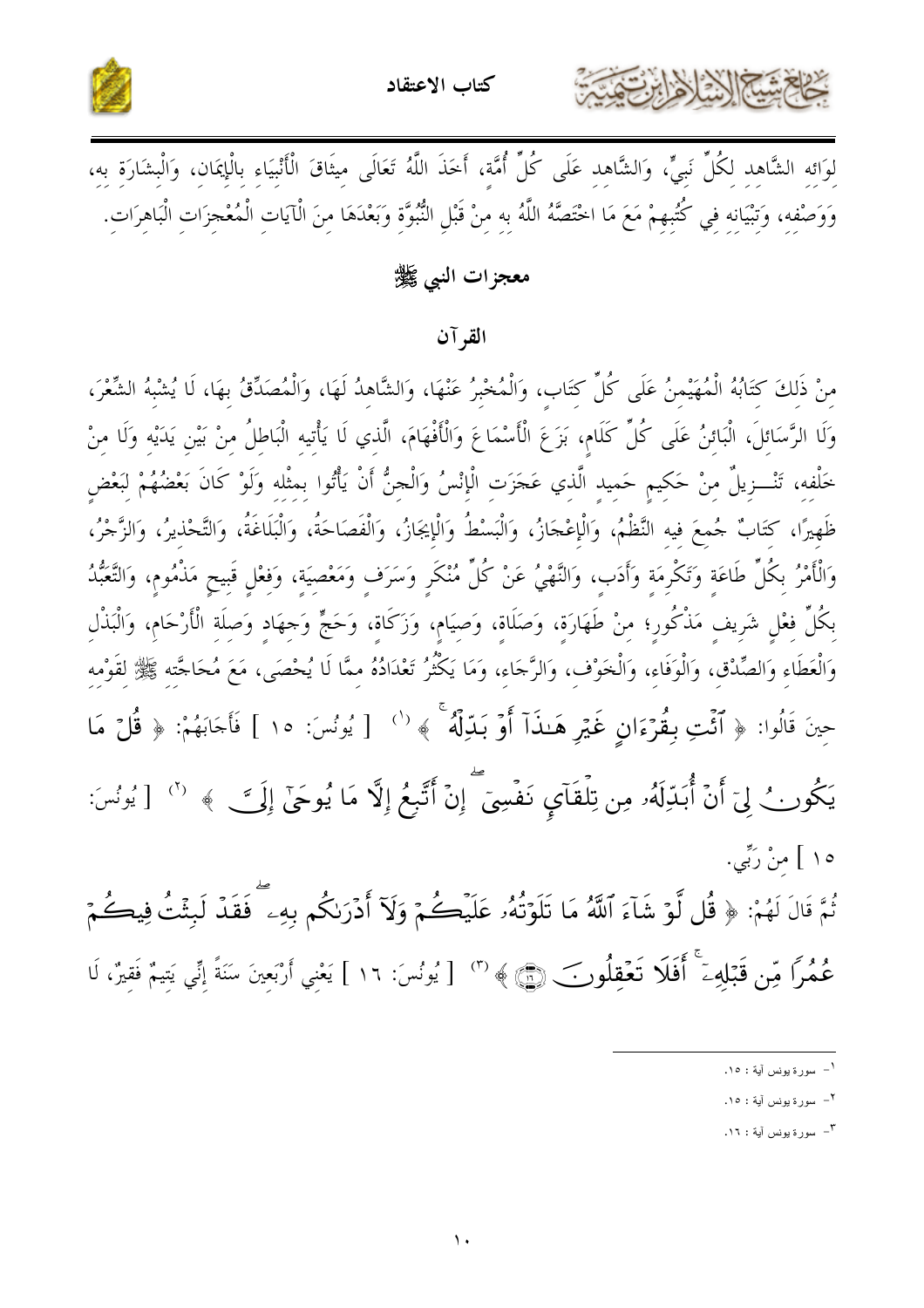





أَكْتُبُ، وَلَا أَخْتَلفُ إِلَى مُعَلِّم، وَلَا سَاحر، وَلَا كَاهن، وَلَا شَاعر، أَفَلَا تَدَّبَّرُونَ ذَلكَ، وَتَعْلَمُونَ أَنَّ هَذه الْآيَةَ لَا يَقْدرُ عَلَيْهَا إِلَّا اللَّهُ. قَالَ: فَإِنْ لَمْ تَفْعَلُوا فيمَا مَضَى، وَلَنْ يَفْعَلُوا، فيمَا يَسْتَقْبُلُونَ. فَجَعَلَ هَذه الْآيَةَ فِي الْقُرْآنِ فِي حَيَاتِهِ، وَبَعْدَ وَفَاتِهِ، لَا يَقْدِرُ أَحَدٌ أَنْ يَأْتِيَ بِمِثْلِهِ، أَوْ سُورَةٍ مِنْهُ عَلَى نَظْمِهِ وَتَأْلِيفِهِ وَصِدْقِهِ، وَصِحَّة مَعَانِيهِ وَكِبَرٍ فَوَائِدِهِ وَعُلُومِهِ، وَمَعَ عَجْزِ الْخَلِيقَةِ عَنْ إِدْرَاكِ فَهْمِهِ وَبُلُوغٍ نِهَايَةِ عِلْمِهِ وَإِخْبَارِهِ ﷺ فِي زَمَنِ زُبُرِ الْأَوَّلِينَ وَالْآخِرِينَ. بِقَوْلِهِ: ﴿ الْمَرْدِيُّ غُلِبَتِ ٱلرُّومُ (جَ) فِيَ أَدْنَى ٱلْأَرْض وَهُم مِّر لَ بَعْدِ غَلَبِهِمْ سَيَغْلِبُونَ ۞ فِى بِضْعِ سِنِينَ ﴾ (') [الرُّومِ: ١-٤ ] ، وَبِقَوْلِهِ: ﴿ سَيُهْزَمُ ٱلْجَمَعُ وَيُوَلُّونَ ٱلدُّبُرَ (١٤٥) [ الْقَمَرِ: ٤٥ ] فَأَخْبَرَ بِذَلِكَ قَبْلَ كَوْنِهِ. وَقَالَ تَعَالَى: ﴿ تِلْلَكَ مِنْ أَنبَآءِ ٱلۡغَيۡبِ نُوحِيهَآ إِلَيۡكَ ۖ مَا كُنتَ تَعۡلَمُهَآ أَنتَ وَلَا قَوۡمُكَ مِن قَبۡل هَنذَا ۖ ﴾ (" [ هُودِ: ٤٩ ] .

# الإسراء والمعراج

وَلَهُ ﷺ الْآيةُ الْعُظْمَى الَّتي ظَهَرَتْ لَهُ في الْأَرْضِ وَالسَّمَاء، الَّتي لَمْ يُشْرِكْهُ فيهَا بَشَرٌ، وَلَمْ يَبْلُغ الَّذي بَلَغَهُ أَحَدٌ مِنَ النُّذُرِ، الَّتِي إذَا تَدَبَّرَهَا ذُو فَهْمٍ وَعَقْلٍ وَبَصِيرَة عَلمَ أَنَّ اللَّهَ قَدْ حَمَعَ لَهُ فيهَا شَرَفَ الْمَنَازِلَ وَالرُّتَبِ، مَا فَضَّلَهُ بهَا عَلَى الْأَوَّلينَ وَالْآخرينَ، وَهُوَ أَنَّهُ رَكبَ الْبُرَاقَ، وَأَتَى بَيْتَ الْمَقْدس منْ لَيْلَته، ثُمَّ عَرَجَ به إلَى السَّمَاوَات، فَسَلَّمَ عَلَى الْمَلَائكَة وَالْأَنْبِيَاء، وَصَلَّى بِهِمْ، وَدَخَلَ الْجَنَّةَ، وَرَأَى النَّارَ، وَافْتَرَضَ عَلَيْه في تلْكَ اللَّيْلَة الصَّلَوَات وَرَأَى رَبَّهُ، وَأَدْنَاهُ، وَقَرَّبَهُ، وَكَلَّمَهُ، وَشَرَّفَهُ، وَشَاهَدَ الْكَرَامَات وَالدَّلَالَات، حَتَّى دَنَا منْ رَبِّه فَتَدَلَّى، فَكَانَ قَابَ قَوْسَيْنِ أَوْ أَدْنَى. وَأَنَّ اللَّهَ وَضَعَ يَدَهُ بَيْنَ كَتفَيْه فَوَجَدَ بَرْدَهَا بَيْنَ

<sup>&</sup>lt;sup>1</sup>– سورة الروم أببة : ١-٤.

٢- سورة القمر أية : ٤٥.

۳ ـ سورة هود آبة: ٤٩.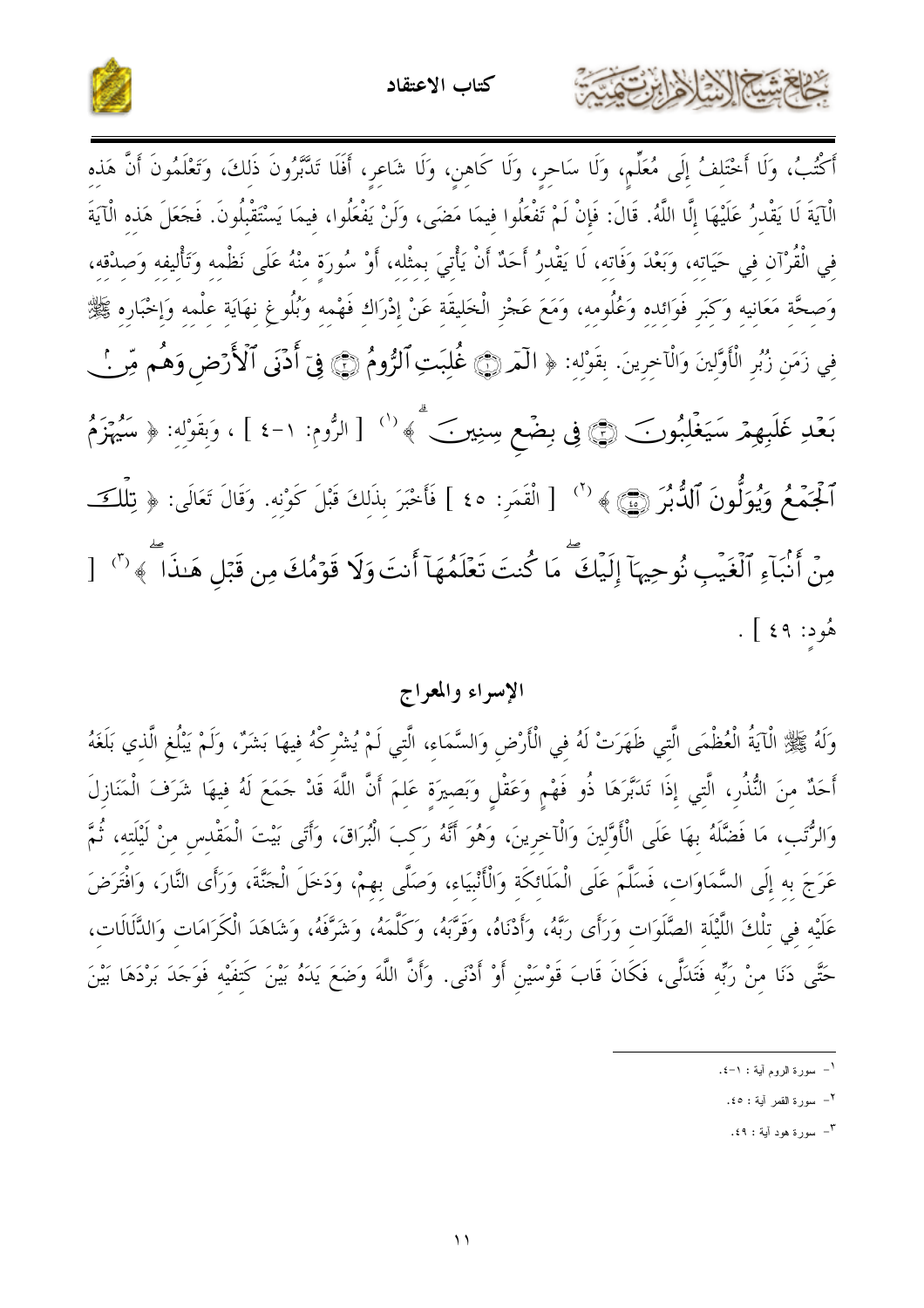



تَدْيَيْهِ فَعَلِمَ عِلْمَ الْأَوَّلِينَ وَالْآخِرِينَ وَقَالَ كَيْمَكْ ﴿ وَمَا جَعَلْنَا ٱلرُّءَيَا ٱلَّتِيَ أَرَيْنَاكَ إِلَّا فِتْنَةً لِّلنَّاسِ ﴾ <sup>(')</sup> [الْإِسْرَاءِ: ٦٠ ] وَهِيَ رُؤْيَا يَقَظَةِ لَا مَنَامٍ. ثُمَّ رَجَعَ فِي لَيْلَتِهِ بِجَسَدِهِ إِلَى مَكَّةَ. وَأَخْبَرَ فِي كِتَابِهِ أَنَّهُ يُعْطِيهِ فِي الْآخِرَةِ مِنَ الْفَضْلِ وَالشَّرَفِ أَكْثَرَ مِمَّا أَعْطَاهُ فِي الدُّنْيَا بِقَوْلِهِ: ﴿ وَلَسَوْفَ يُعْطِيلُ وَبُّلُكَ فَتَرْضَىٰٓ ۞ ﴾ (`` [ الضُّحَى: ٥ ] وَبِمَا لَهُ فِي الْآخِرَةِ الْمَقَامُ الْمَحْمُودُ الَّذِي لَا يُدَانِيهِ فيهِ أَحَدٌ مِنَ الْأَوَّلِينَ وَالْآخِرِينَ. فَنَقَلْتُ مِنْ تَارِيخِ ابْنِ أَبِي خَيْثَمَةَ أَبِي بَكْرٍ أَحْمَدَ فِي أَخْبَارِ الْمَكِّيِّينَ بِإِسْنَادِهِ عَنْ مُحَاهِدٍ فِي قَوْلِهِ: ﴿ عَسَىٌّ أَن يَبْعَثَكَ رَبُّكَ مَقَامًا تَحْمُودًا (٢٦) ﴾ (" [الْإِسْرَاءِ: ٧٩ ] .

قَالَ: "يُجْلِسُهُ عَلَى الْعَرْشِ".

كالحشيج الشاهايرت

وَرَوَى أَبُو بَكْرٍ وَعُثْمَانُ ابْنَا أَبِي شَيْبَةَ بِإِسْنَادِهِمَا عَنْ مُجَاهِدٍ فِي قَوْلِهِ: ﴿ عَسَىٰٓ أَن يَبۡعَثَكَ رَبُّكَ مَقَامًا مَّحَمُودًا (٢١) ﴾ (<sup>٤)</sup> [الْإِسْرَاءِ: ٧٩ ] .

قَالَ: "يُقْعِدُهُ عَلَى الْعَرْشِ" وَكَذَلِكَ رَوَى عَبْدُ اللَّهِ بْنُ أَحْمَدَ بِإِسْنَادِهِ عَنْ مُجَاهِدٍ. وَقَدْ رَوَى إِسْحَاقُ بْنُ رَاهْوَيْهِ عَنِ ابْنِ فُضَيْلٍ عَنْ لَيْتٍ عَنْ مُجَاهِدٍ فِي قَوْلِهِ: ﴿ عَسَىٰٓ أَن يَبۡعَثَكَ رَبُّكَ مَقَامًا مَحۡمُودًا (۞) ﴾ <sup>(°)</sup> [الْإِسْرَاءِ: ٧٩ ] قَالَ: يُجْلِسُهُ مَعَهُ عَلَى الْعَرْشِ وَقَالَ ابْنُ عُمَيْرِ: سَمِعْتُ أَبَا عَبْدِ اللَّهِ أَحْمَدَ بْنَ حَنْبَلٍ وَسُئِلَ عَنْ حَدِيثٍ مُجَاهِدٍ: "يُقْعِدُ مُحَمَّدًا عَلَى الْعَرْشِ". فَقَالَ: "قَدْ تَلَقَّتْهُ الْعُلَمَاءُ بِالْقَبُولِ ،

- ٣- سورة الإسراء أية : ٧٩.
- <sup>٤</sup>– سورة الإسراء أية : ٧٩.
- <sup>0</sup>– سورة الإسراء أية : ٧٩.

<sup>&</sup>lt;sup>1</sup>– سورة الإسراء أية : ٦٠.

٢- سورة الضحى أية : ٥.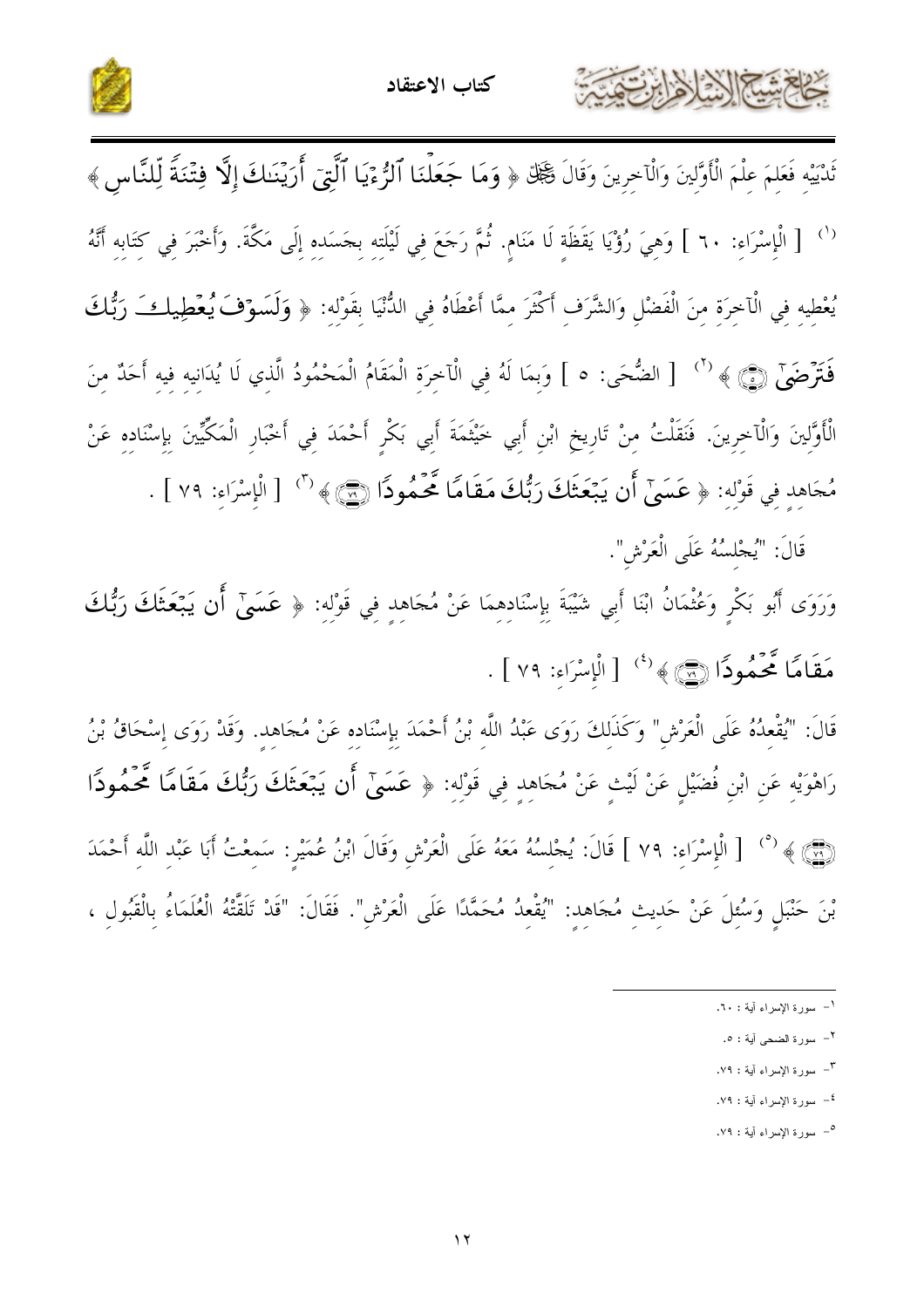



نُسَلِّمُ هَذَا الْخَبَرَ كَمَا جَاءَ" وَقَالَ ابْنُ الْحَارِثِ: "نَعَمْ يُقْعِدُ مُحَمَّدًا عَلَى الْعَرْشِ" وَقَالَ عَبْدُ اللَّهِ بْنُ أَحْمَدَ: "وَأَنَا مُنْكِرٌ عَلَى كُلِّ مَنْ رَدَّ هَذَا الْحَدِيثَ".

وَعَنِ ابْنِ عَبَّاسٍ فِي قَوْلِهِ: ﴿ مَقَامًا مَّحَمُّودًا (۞ ﴾ '' [ الْإِسْرَاءِ: ٧٩ ] قَالَ: "يُقْعِدُهُ عَلَى الْعَرْشِ". رَوَى هَذِهِ الْأَخْبَارَ شَيْخُنَا أَبُو بَكْرِ الْمَرْوَزِيُّ وَصَنَّفَ فِي ذَلِكَ كِتَابًا كَبِيرًا. وَرَوَاهُ وَالدِي رَحِمَهُ اللَّهُ عَنْهُ فِيمَا أَحَازَهُ لَنَا بِإِسْنَادِهِ عَنِ ابْنِ عُمَرَ عَنِ النَّبِيِّ ﷺ فِي قَوْلِهِ: ﴿ عَسَىٰٓ أَن يَبۡعَثَكَ رَبُّكَ مَقَامًا مَّحَمُودًا (٢١) ﴾ <sup>(٢</sup>) [الْإِسْرَاءِ: ٧٩ ] قَالَ: "يُجْلِسُهُ مَعَهُ عَلَى السَّرِيرِ". وَبِإِسْنَادِهِ عَنْ عَائِشَةَ رَضِيَ اللَّهُ عَنْهَا قَالَتْ: ﴿سَأَلْتُ رَسُولَ اللَّهِ ﷺ عَنِ الْمَقَامِ الْمَحْمُودِ فَقَالَ: وَعَدَنِي رَبِّي بِالْقُعُودِ عَلَى الْعَرْشِ﴾. وَبِإِسْنَادِهِ عَنِ ابْنِ عُمَرَ، قَالَ لِي عُمَرُ بْنُ الْخَطَّابِ رَحْمَةُ اللَّهِ عَلَيْهِ: ﴿سَأَلْتُ النَّبِيَّ ﷺ عَمَّا يُوعِدُهُ رَبُّهُ حَلَّ اسْمُهُ، فَقَالَ: وَعَدَنِي الْمَقَامَ الْمَحْمُودَ وَهُوَ: الْقُعُودُ عَلَى الْعَرْشِ﴾وَلَهُ الْحَوْضُ الْمَوْعُودُ فِي الْيَوْمِ الْمَوْعُود.

# حقوق النبي ﷺ وتعظيمه

وَتَوَعَّدَ مَنْ رَفَعَ صَوْتَهُ عَلَى نَبِيِّهِ بِذَهَابٍ عَمَلِهِ وَبُطْلَانِهِ، فَقَالَ كَبَالٌ ﴿ لَا تَرْفَعُوٓاْ أَصۡوَاتَكُمۡ فَوۡقَ صَوْتِ ٱلنَّبِيِّ وَلَا تَجْهَرُواْ لَهُۥ بِٱلْقَوْلِ كَجَهْرِ بَعْضِكُمْ لِبَعْضٍ أَن تَحْبَطَ أَعْمَلُكُمْ وَأَنتُمْ لَا تَشْعُرُونَ ۞ ﴾ (" [ الْحُجُرَاتِ: ٢ ] وَأَدَّبَهُمْ فِي مُحَاوَرَةٍ نَبِيِّهِ ﷺ وَحِطَابِهِ، فَقَالَ: ﴿ لَا تَجۡعَلُوا۟ دُعَآءَ ٱلرَّسُولِ بَيۡنَڪُمۡ كَدُعَآءِ بَعۡضِكُم بَعۡضًا ۚ ﴾ '' [ النُّورِ: ٦٣ ] لَا تَقُولُوا: يَا

- ٣- سورة الحجرات أية : ٢.
- ٤– سورة النور أية : ٦٣.

ا – سورة الإسراء أية : ٧٩.

٢- سورة الإسراء أية : ٧٩.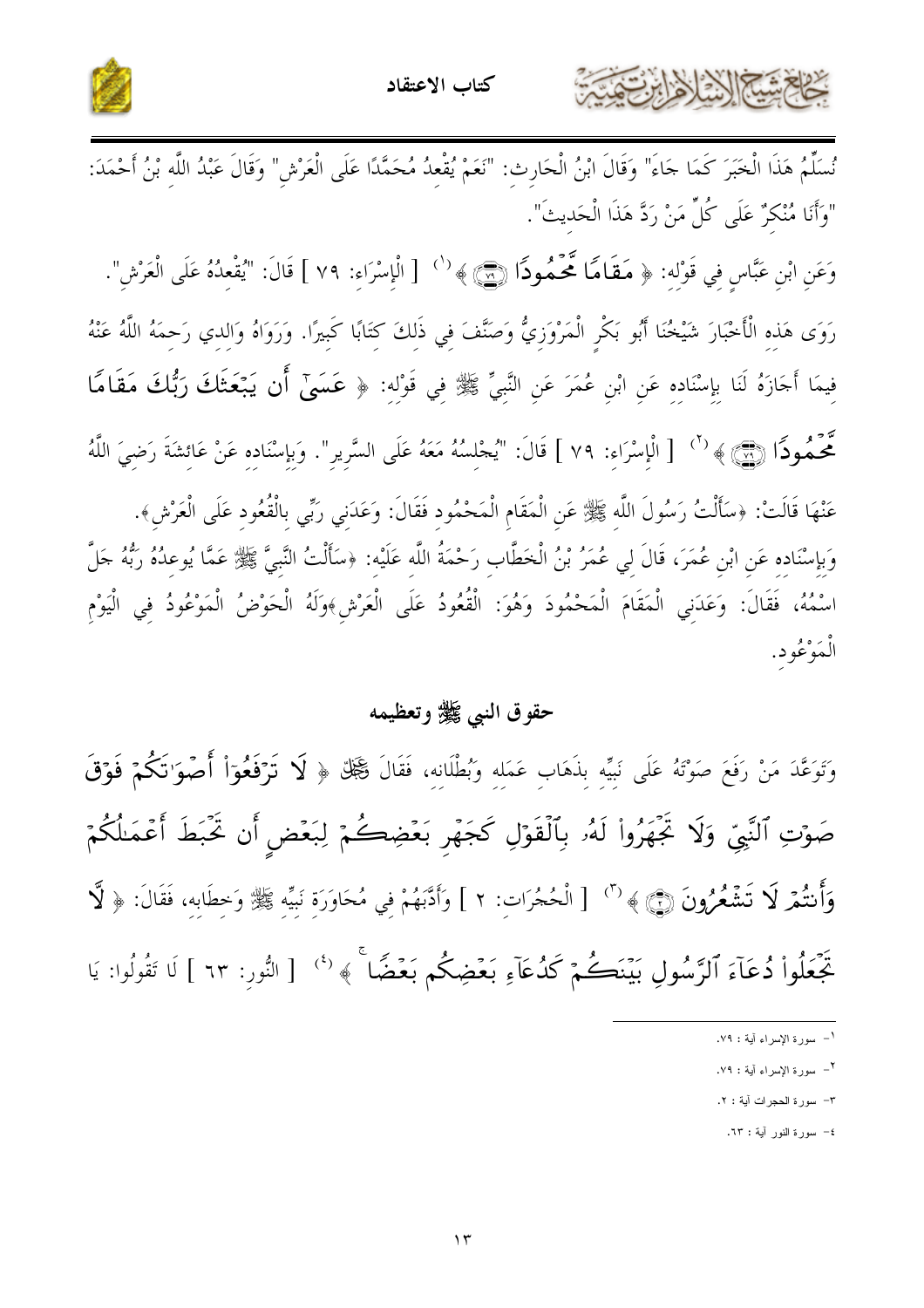





 $\sqrt{2}$ 

حشيها المخالفان

- ١– سورة الفتح أية : ٩.
- ٢– سورة المائدة أبة : ٦٧.
- ٣- سورة الحشر أية : ٧.
- ٤- سورة التوبة أية : ١٢٨.
- ٥- سورة يس أية : ١-٤.
- .<br>٦- سورة الحجر آبة : ٧٢.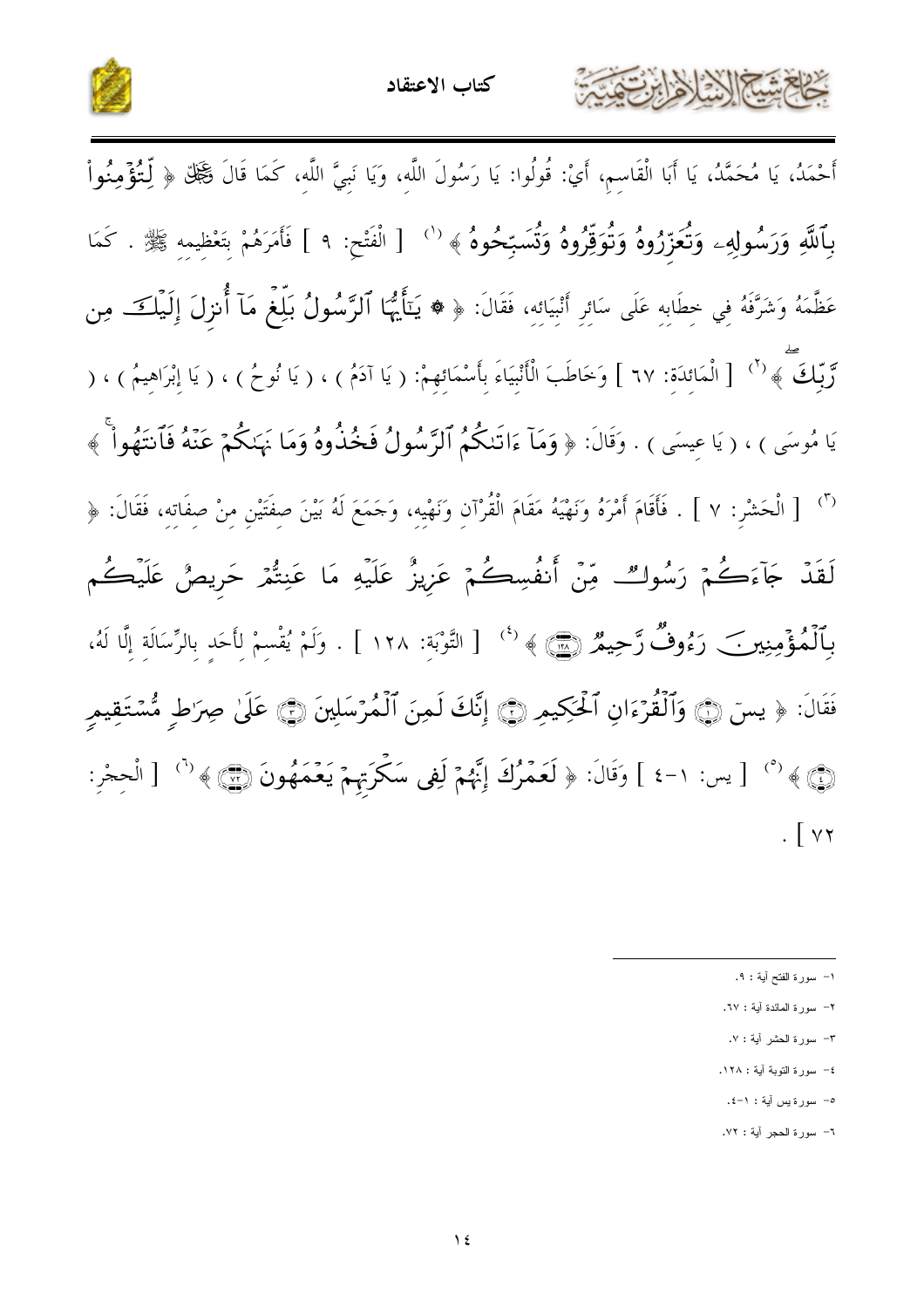



وَقَالَ فِي حَقٍّ إِبْرَاهِيمَ: ﴿ وَلَا تُحْزِنِي يَوۡمَ يُبۡعَثُونَ۞۞۞۞ ( ٰالشُّعَرَاءِ: ٨٧ ] . فَأَجَابَهُ إِلَى ذَلِكَ. وَابْتَدَأَ بِهِ نَبِيَّنَا ﷺ مِنْ غَيْرِ سُؤَالٍ فَقَالَ: ﴿ يَوۡمَ لَا خُمۡزَى ٱللَّهُ ٱلنَّبِيَّ وَٱلَّذِينَ ءَامَنُواْ مَعَهُۥ ۗ﴾ '' [ التَّحْرِيمِ: ٨ ] وَقَالَ مُوسَى: ﴿ قَالَ رَبِّ ٱتّْمَرَحْ لِى صَدْرِى ۞ ﴾ <sup>(٢)</sup> [ طه: ٢٥ ] . فَأَجَابَهُ اللَّهُ إِلَى ذَلكَ فَقَالَ: ﴿ قَدۡ أُوتِيتَ سُؤۡلَكَ يَـٰمُوسَىٰ (٢٦﴾ ('') [طه: ٣٦ ] وَقَالَ لِنَبِيِّنَا: ﴿ أَلَمۡر نَشۡرَحۡ لَمَافَ صَمْدَرَكَ ۞ ﴾ <sup>(°)</sup> [ الشَّرْح: ١ ] وَغَفَرَ ذَنْبَهُ مَعَ سَتْرِه وَغَفَرَ ذَنْبَ غَيْره مَعَ ظُهُوره. فَقَالَ: ﴿ وَعَصَىٰٓ ءَادَمُ رَبَّهُۥ فَغَوَىٰ ۞ ثُمَّ ٱجْتَبَـٰهُ رَبُّهُۥ فَتَابَ عَلَيْهِ وَهَدَىٰ ۞ ۞ ﴾ (" [ طه: ١٢١-١٢٢ ] وَقَالَ في دَاوُدَ: ﴿ وَظَنَّ دَاوُرُدُ أَنَّمَا فَتَنَّلْهُ فَٱسْتَغْفَرَ رَبَّهُۥ وَخَرَّ رَاكِعًا وَأَنَابَ ۩ (﴾ فَغَفَرْنَا لَهُۥ ذَٰ لِكَ ﴾ (") [ص: ٢٤-٢٥ ] وَقَالَ: ﴿ وَلَقَدْ فَتَنَّا سُلَيْمَـٰنَ ﴾ (") [ص: ٣٤ ] إِلَى قَوْلِهِ: ﴿ ثُمَّ أَنَابَ (٢٦) ﴾ (٩) [ص: ٣٤] . وَقَالَ: ﴿ وَذَا ٱلنُّنُونَ إِذْ ذَّهَبَ مُغَنضِبًا ﴾ (٧٠

١– سورة الشعراء أية : ٨٧.

STAN ARA

- ٢– سورة التحريم أية : ٨.
- ٣- سورة طه أبة : ٢٥.
- ٤- سورة طه أبة : ٣٦.
- ٥- سورة الشرح أية : ١.
- ٦- سورة طه آبة : ١٢١-١٢٢.
	- ٧- سورة ص أية : ٢٤-٢٥.
		- ٨- سورة ص أية : ٣٤.
		- ۹– سورة ص أية : ٣٤.
	- ١٠- سورة الأنبياء آبة : ٨٧.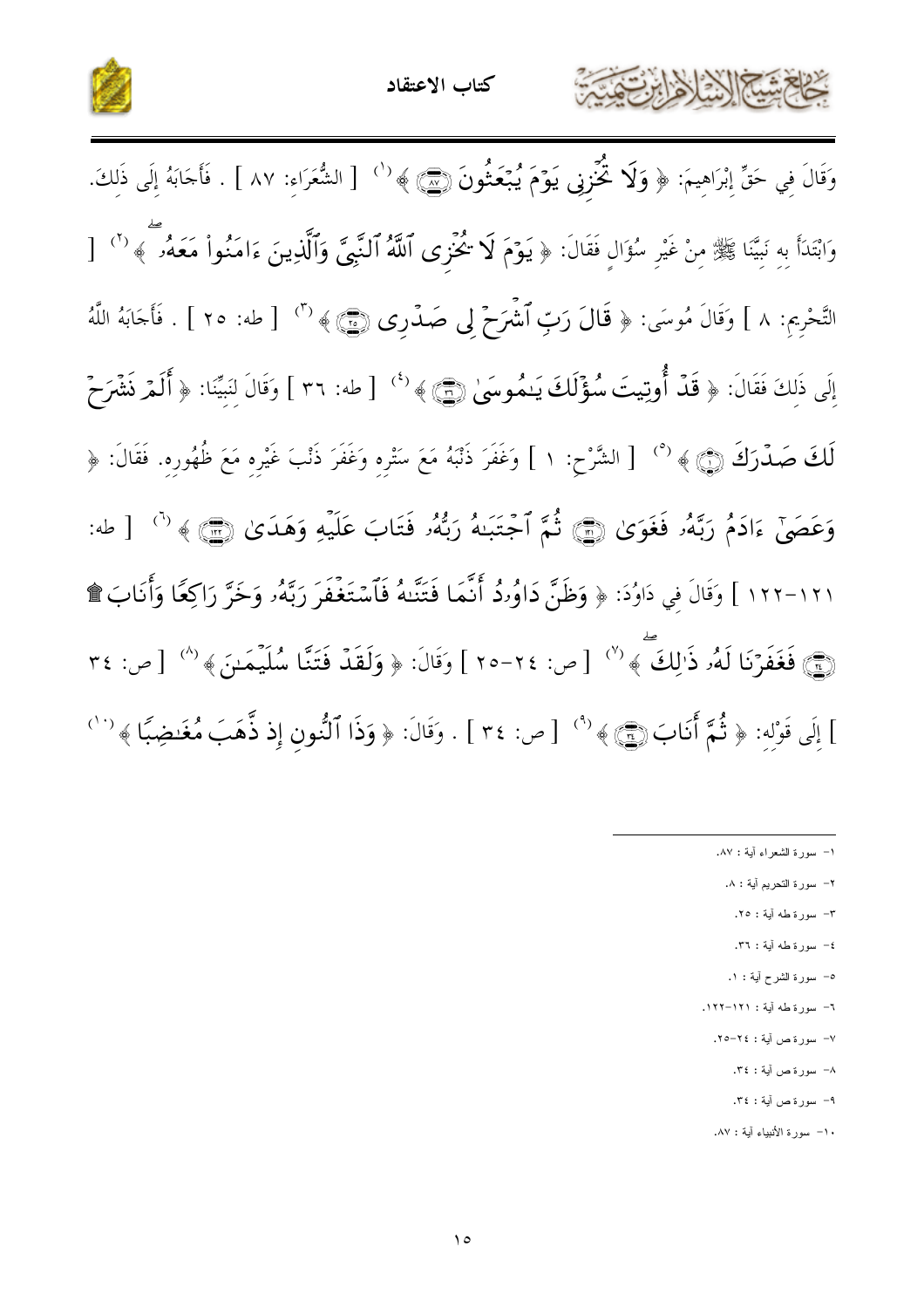



[ الْأَنْبِيَاءِ: ٨٧ ] إِلَى قَوْلِهِ: ﴿ فَأَسْتَجَبَّنَا لَهُۥ ﴾ <sup>(')</sup> [ الْأَنْبِيَاءِ: ٨٨ ] وَقَالَ لِنَبِيِّنَا ﷺ ﴿ لِّيَغْفِرَ لَكَ ٱللَّهُ مَا تَقَلَّمَ مِن ذَنْبِكَ وَمَا تَأَخَّرَ ﴾ ('' [ الْفَتْح: ٢ ] وَلَمْ يَذْكُرْ ذَلِكَ الذُّنْبَ. وَقَالَ: ﴿ وَوَضَعْنَا عَنلَكَ وِزْرَكَ ﴿ ٱلَّذِىٓ أَنقَضَ ظَهَرَكَ ۞ ﴾ (" { الشَّرْحِ: ٢-٣ ] وَلَمْ يَذْكُرِ الْوزْرَ.

الاعتقاد في الصحابة

ثُمَّ الْإِيمَانُ بِأَنَّ خَيْرَ الْخَلْقِ بَعْدَ رَسُولِ اللَّه ﷺ وَأَعْظَمَهُمْ مَنْــزِلَةً بَعْدَ النَّبيّينَ وَالْمُرْسَلينَ وَأَحَقَّهُمْ بخلَافَة رَسُول اللَّه ﷺ أَبُو بَكْر الصِّدِّيقُ رضْوَانُ اللَّه عَلَيْه، ثُمَّ بَعْدَهُ عَلَى هَذَا التَّرْتيب أَبُو حَفْص عُمَرُ بْنُ الْخَطَّابِ ﷺ، ثُمَّ ذُو النُّورَيْنِ عُثْمَانُ بْنُ عَفَّانَ رِّقِيًّا مُمَّ عَلَى هَذَا النَّعْتِ وَالصِّفَة أَبُو الْحَسَنِ عَليُّ بْنُ أَبِي طَالب ﷺ، وَنَشْهَدُ للْعَشَرَة بِالْجَنَّةِ وَهُمْ أَصْحَابُ النَّبِيِّ ﷺ، أَبُو بَكْرِ وَعُمَرُ وَعُثْمَانُ وَعَلِيٌّ وَطَلْحَةُ وَالزُّبَيْرُ وَسَعْدٌ وَسَعِيدٌ وَعَبْدُ الرَّحْمَنِ بْنُ عَوْفٍ وَأَبُو عُبَيْدَةَ بْنُ جَرَّاحٍ ثُمَّ التَّرَحُّمُ عَلَى حَمِيعِ أَصْحَابِ الرَّسُولِ ﷺ أَوَّلُهُمْ وَآخِرُهُمْ وَذِكْرُ مَحَاسِنِهِمْ. وَمُعَاوِيَةُ خَالُ الْمُؤْمِنِينَ، وَكَاتِبُ وَحْي رَبِّ الْعَالَمينَ.

هجران أهل البدع

وَيَجِبُ هِجْرَانُ أَهْلِ الْبِدَعِ وَالضَّلَالِ كَالْمُشَبِّهَةِ وَالْمُجَسِّمَةِ، وَالْأَشْعَرِيَّةِ وَالْمُعْتَزِلَةِ وَالرَّافضَةِ وَالْمُرْجَفَةِ، وَالْقَدَرِيَّةِ وَالْجَهْمِيَّةِ وَالْخَوَارِجِ وَالسَّالِمِيَّةِ وَالْكَرَّاميَّة وَبَقيَّة الْفرَق الْمَذْمُومَة.

٢- سورة الفتح أية : ٢.

٣- سورة الشرح أية : ٢-٣.

١– سورة الأنبياء أية : ٨٨.